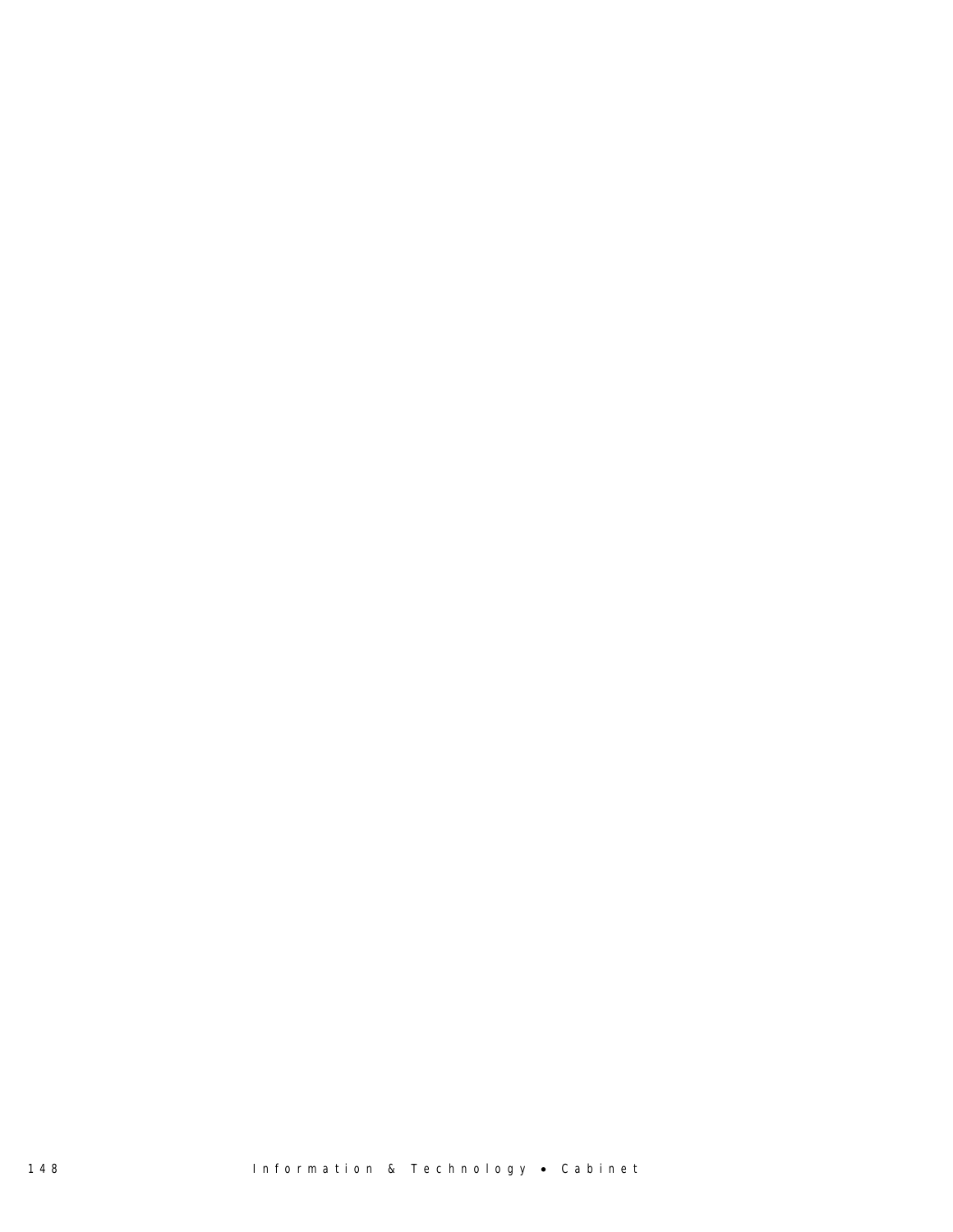# Information & Technology

## *Jascha Franklin-Hodge, Chief Information Officer*

## *Cabinet Mission*

The mission of the Information and Technology Cabinet is to provide systems and technologies that develop and support department personnel with information relative to their operations, support strategic planning, promote effective resource management, enhance customer service and promote internal and external electronic and voice communications.

| <b>Operating Budget</b>            | Program Name                          | <b>Total Actual '13</b> | <b>Total Actual '14</b> | Total Approp '15     | <b>Total Budget '16</b> |
|------------------------------------|---------------------------------------|-------------------------|-------------------------|----------------------|-------------------------|
|                                    | Department of Innovation & Technology | 25,152,179              | 26,227,118              | 26,612,227           | 27,828,305              |
|                                    | Total                                 | 25, 152, 179            | 26,227,118              | 26,612,227           | 27,828,305              |
| <b>Capital Budget Expenditures</b> |                                       | Actual '13              | Actual '14              | <b>Estimated '15</b> | Projected '16           |
|                                    |                                       |                         |                         |                      |                         |
|                                    | Department of Innovation & Technology | 15,299,578              | 8.427.401               | 23,275,000           | 19,946,090              |
|                                    | <b>Total</b>                          | 15,299,578              | 8,427,401               | 23,275,000           | 19,946,090              |
|                                    |                                       |                         |                         |                      |                         |
| <b>External Funds Expenditures</b> |                                       | <b>Total Actual '13</b> | <b>Total Actual '14</b> | Total Approp '15     | <b>Total Budget '16</b> |
|                                    | Department of Innovation & Technology | 1,545,917               | 1,050,745               | 2,085,052            | 1,855,810               |
|                                    | <b>Total</b>                          | 1,545,917               | 1,050,745               | 2,085,052            | 1,855,810               |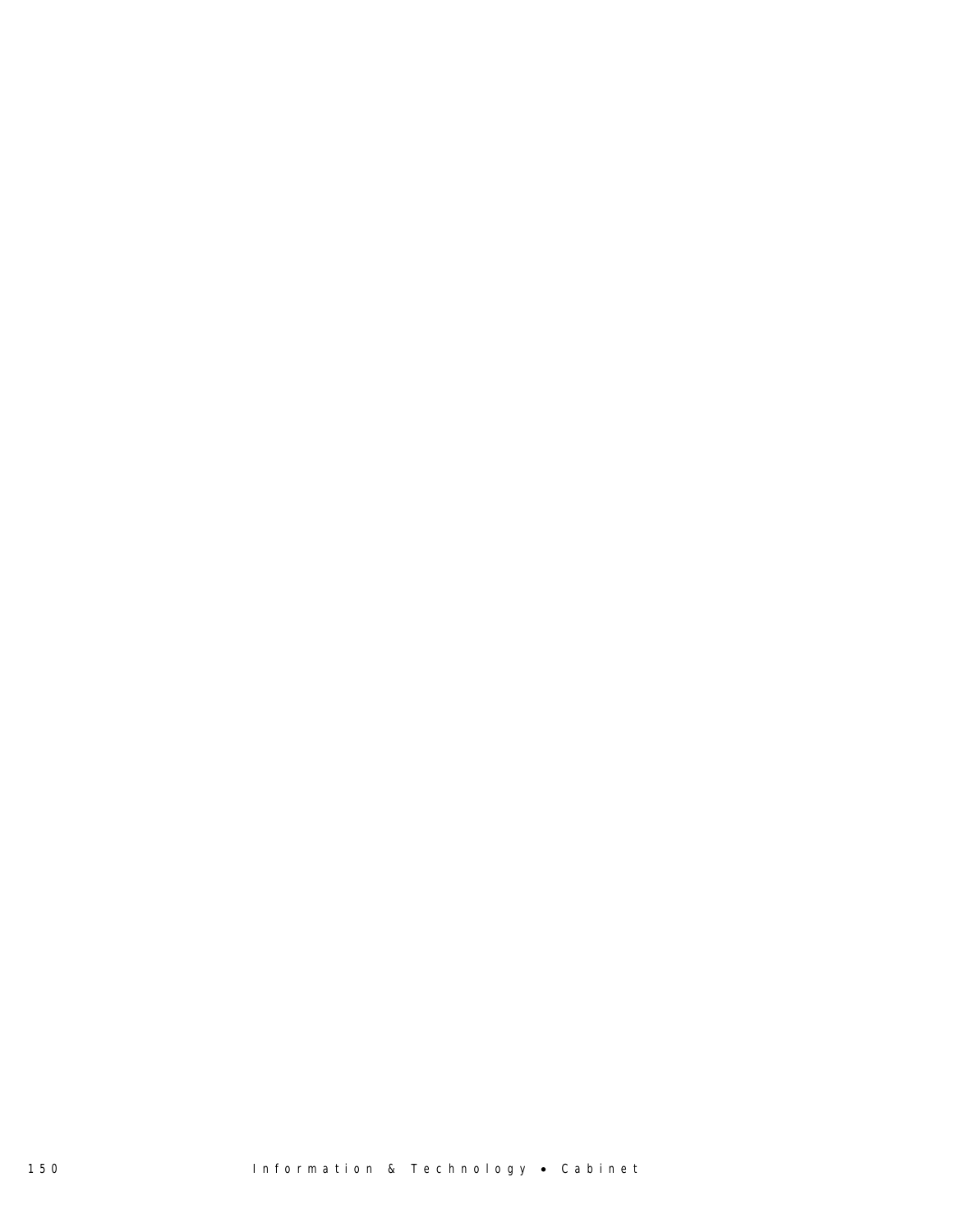# Department of Innovation & Technology Operating Budget

### *Jascha Franklin-Hodge, Chief Information Officer, Appropriation 149*

### *Department Mission*

Department of Innovation & Technology

The Department of Innovation and Technology is the City's enterprise wide technology services organization providing solutions that enable our business partners across all City departments. DoIT's primary day-to-day responsibility is to ensure that the networks, desktop computers, e-mail systems, and applications that support the business of City government are continuously available and operating effectively. DoIT embraces its responsibility to help manage costs through difficult financial times by continuously improving the cost structure of the City's technology without compromising service. Our commitment to being environmentally responsible is often synergistic with these economic and service responsibilities.

## *Selected Performance Strategies*

#### *Enterprise Applications*

- To deliver services adhering to performance standards.
- *eGovernment*
- To expand eGovernment services.
- *IT Technical Services*
- To provide for the public good by advancing development and access to new technologies and information.
- To deliver services adhering to performance standards.
- *IT Operations & Service Delivery*
- To deliver services adhering to performance standards.

| <b>Operating Budget</b>      | Program Name                                                                                                                                       | Total Actual '13                                             | <b>Total Actual '14</b>                                        | Total Approp '15                                               | <b>Total Budget '16</b>                                        |
|------------------------------|----------------------------------------------------------------------------------------------------------------------------------------------------|--------------------------------------------------------------|----------------------------------------------------------------|----------------------------------------------------------------|----------------------------------------------------------------|
|                              | Policy, Planning & Innovation<br><b>Enterprise Applications</b><br>eGovernment<br><b>IT Technical Services</b><br>IT Operations & Service Delivery | 2,169,035<br>11,853,426<br>922,139<br>8,332,088<br>1,875,491 | 2,814,963<br>12,785,515<br>1,158,685<br>7,554,592<br>1,913,363 | 2,614,482<br>11,547,826<br>1,250,104<br>9,136,506<br>2,063,309 | 3,306,763<br>11,373,660<br>1,366,710<br>9,863,898<br>1,917,274 |
|                              | Total                                                                                                                                              | 25, 152, 179                                                 | 26,227,118                                                     | 26,612,227                                                     | 27,828,305                                                     |
| <b>External Funds Budget</b> | <b>Fund Name</b>                                                                                                                                   | Total Actual '13                                             | <b>Total Actual '14</b>                                        | Total Approp '15                                               | <b>Total Budget '16</b>                                        |
|                              | <b>ARRA</b> - Boston Public Computing Center<br>Grant                                                                                              | 188,173                                                      | 259,928                                                        | 0                                                              | $\Omega$                                                       |
|                              | ARRA - Boston Sustainable Broadband<br>Adoption                                                                                                    | 853,753                                                      | 690,758                                                        | 0                                                              | $\Omega$                                                       |
|                              | <b>Commonwealth Citizens Connect</b><br>Frequency Reconfiguration Fund                                                                             | 377,000<br>$\Omega$                                          | 22,800                                                         | 176,476                                                        |                                                                |
|                              | Human Capital Management (HCM)<br>Upgrade                                                                                                          | $\Omega$                                                     | 0                                                              | 1,908,576                                                      | 1,541,485                                                      |
|                              | Knight News Challenge Grant<br>New Urban Mechanics                                                                                                 | $\Omega$<br>126,991                                          | $\sqrt{ }$<br>77,259                                           |                                                                | 314,325                                                        |
|                              | Total                                                                                                                                              | 1,545,917                                                    | 1,050,745                                                      | 2,085,052                                                      | 1,855,810                                                      |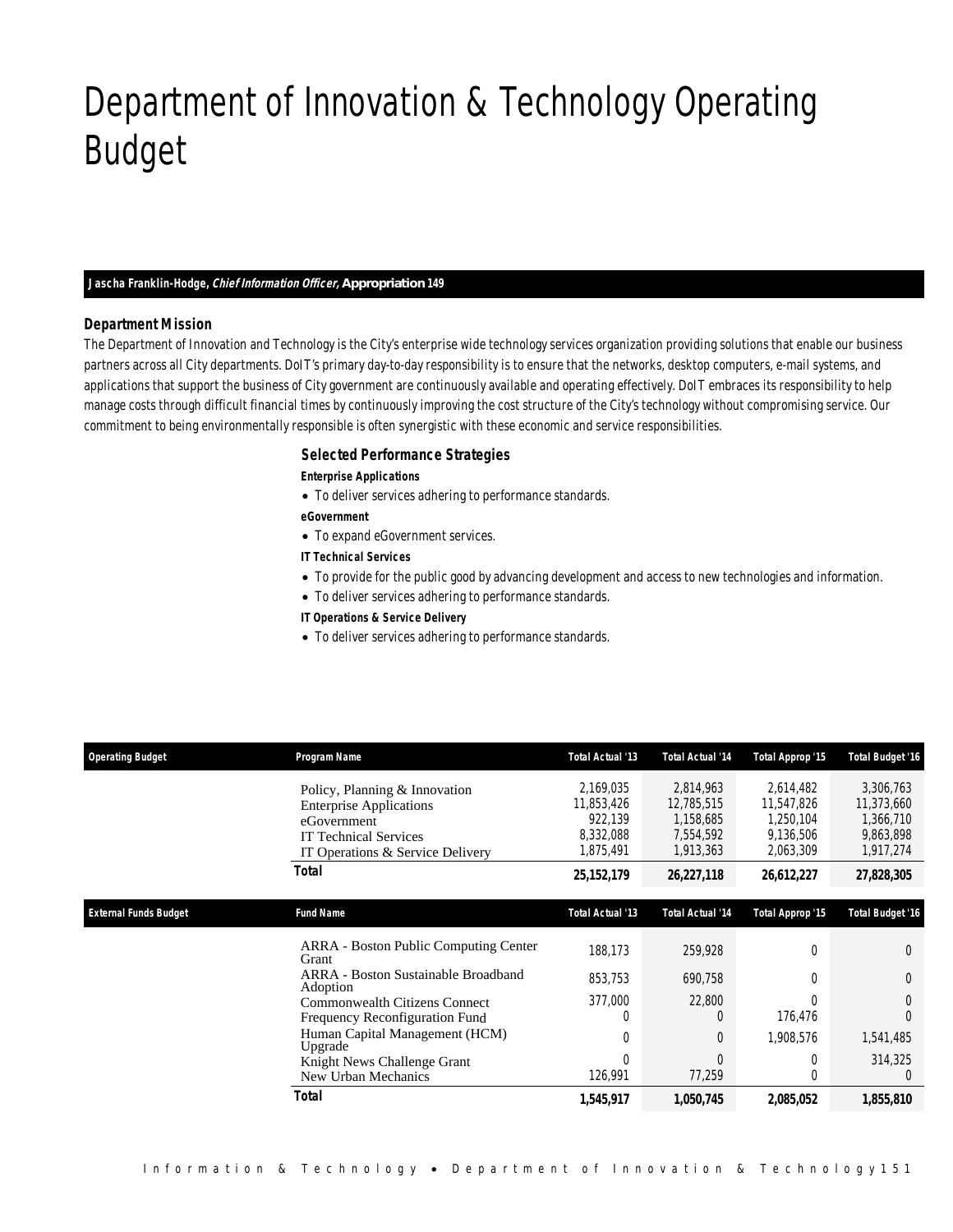| <b>Operating Budget</b>                    | Actual '13               | Actual '14               | Approp '15               | <b>Budget '16</b>        |
|--------------------------------------------|--------------------------|--------------------------|--------------------------|--------------------------|
| <b>Personnel Services</b><br>Non Personnel | 10.772.579<br>14.379.600 | 11.081.919<br>15.145.199 | 12.193.557<br>14,418,670 | 12,630,258<br>15,198,047 |
| Total                                      | 25, 152, 179             | 26,227,118               | 26.612.227               | 27,828,305               |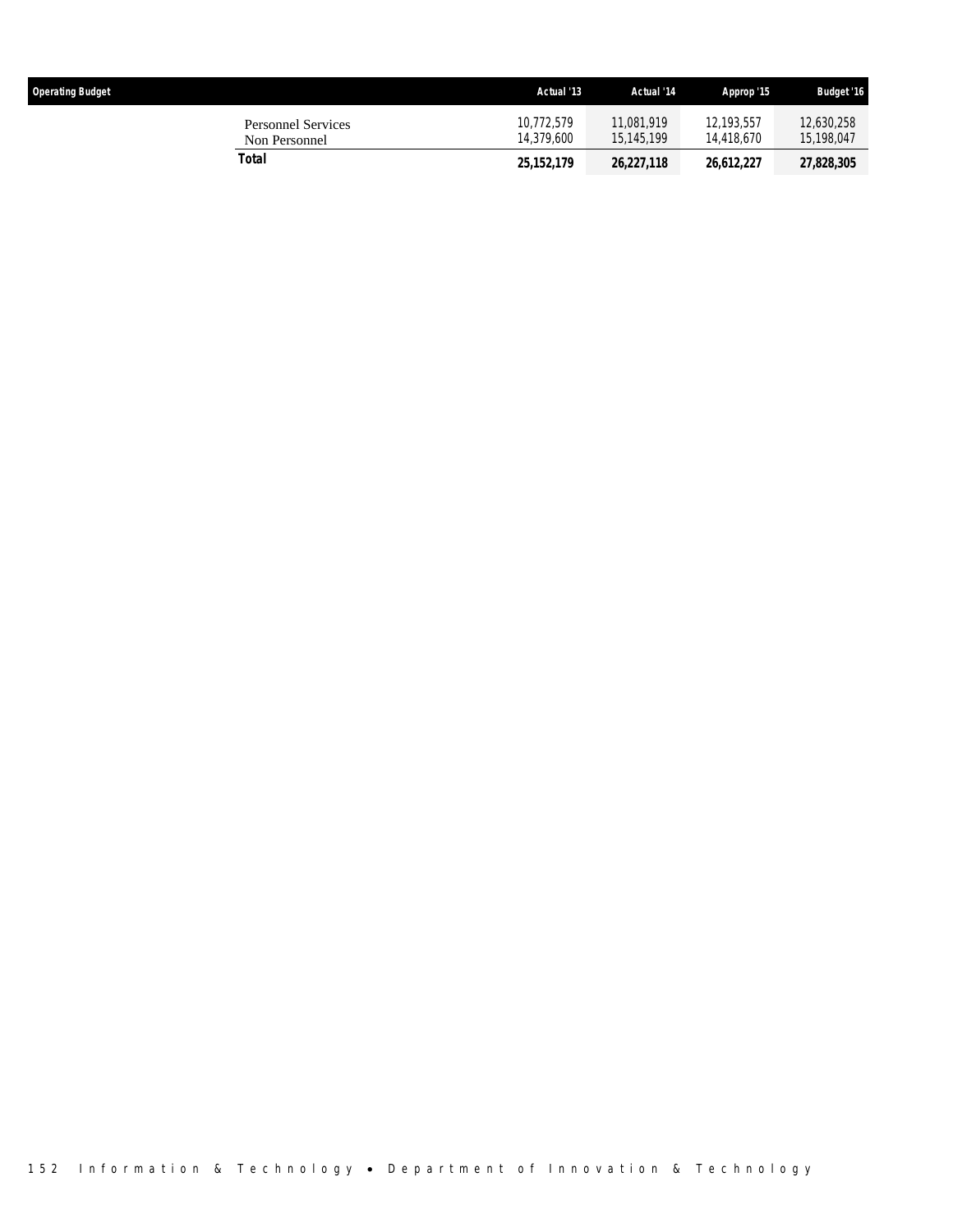# Department of Innovation & Technology Operating Budget



## *Description of Services*

The Department of Innovation and Technology (DoIT) improves the delivery of government services to the public through the effective management of the City's existing and emerging technologies. DoIT introduces innovative technologies and processes designed to drive efficiency into government operations. DoIT also provides professional project management and business analysis services, in addition to maintaining the hardware and software platforms necessary to support the daily technical and communication operations of the City. Personnel skilled in programming, analysis, hardware and software support, training, communications, and general technology consulting work with user departments on enhancing and maintaining their information systems.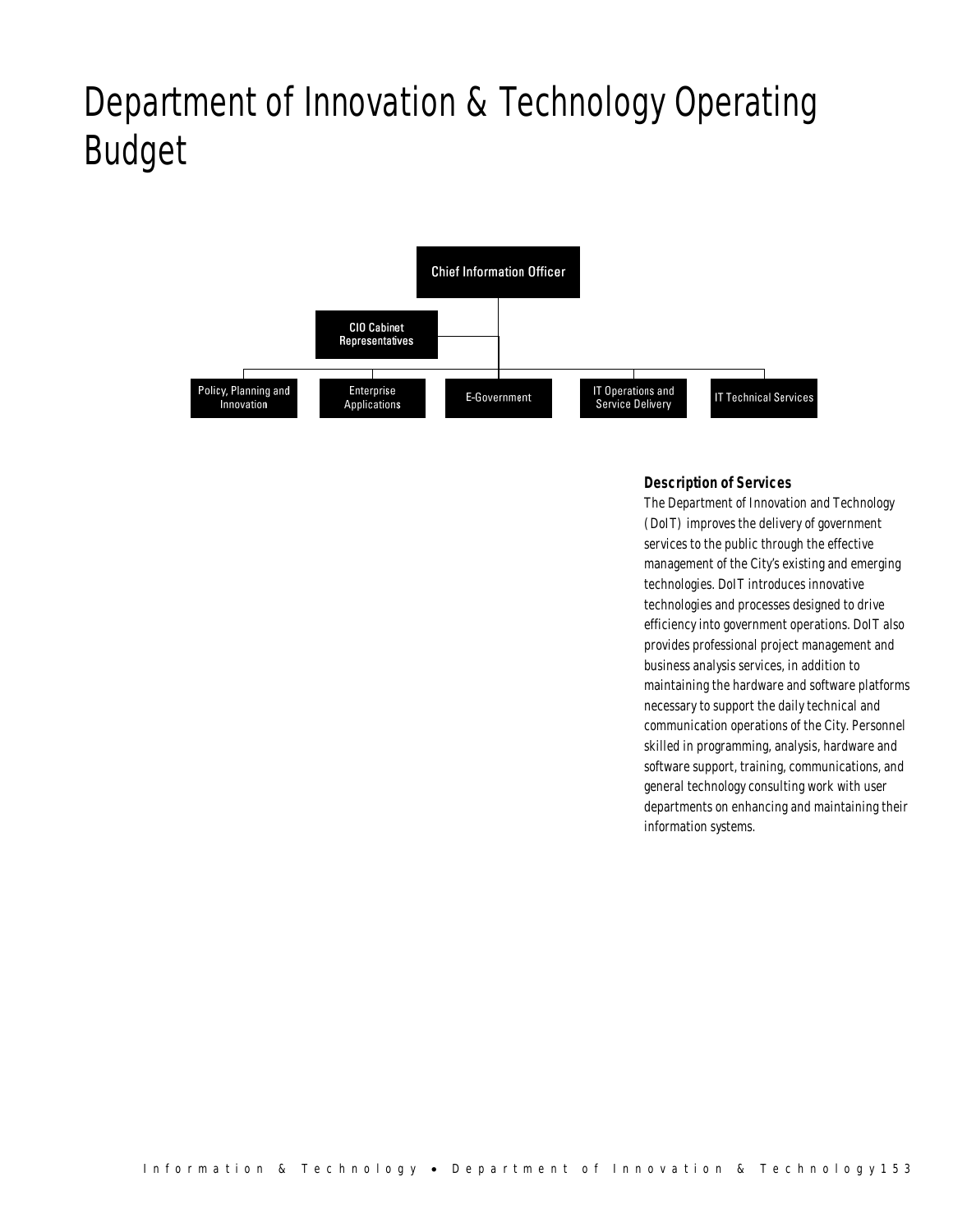# Department History

| <b>Personnel Services</b>       |                                                                                                                                                                                                                                                                                                      | FY13 Expenditure                                                                       | FY14 Expenditure                                                                                                     | FY15 Appropriation                                                                                            | FY16 Adopted                                                                        | Inc/Dec 15 vs 16                                                                                                        |
|---------------------------------|------------------------------------------------------------------------------------------------------------------------------------------------------------------------------------------------------------------------------------------------------------------------------------------------------|----------------------------------------------------------------------------------------|----------------------------------------------------------------------------------------------------------------------|---------------------------------------------------------------------------------------------------------------|-------------------------------------------------------------------------------------|-------------------------------------------------------------------------------------------------------------------------|
|                                 | 51000 Permanent Employees<br>51100 Emergency Employees<br>51200 Overtime<br>51600 Unemployment Compensation<br>51700 Workers' Compensation<br><b>Total Personnel Services</b>                                                                                                                        | 10,454,465<br>57,372<br>259,056<br>1,686<br>0<br>10,772,579                            | 10,739,618<br>81,069<br>242,221<br>19,011<br>0<br>11,081,919                                                         | 11,912,813<br>105,374<br>175,370<br>0<br>$\overline{0}$<br>12,193,557                                         | 12,372,988<br>81,900<br>175,370<br>0<br>0<br>12,630,258                             | 460,175<br>$-23,474$<br>$\mathbf{0}$<br>$\mathbf 0$<br>$\Omega$<br>436,701                                              |
| <b>Contractual Services</b>     |                                                                                                                                                                                                                                                                                                      | FY13 Expenditure                                                                       | FY14 Expenditure                                                                                                     | FY15 Appropriation                                                                                            | FY16 Adopted                                                                        | Inc/Dec 15 vs 16                                                                                                        |
|                                 | 52100 Communications<br>52200 Utilities<br>52400 Snow Removal<br>52500 Garbage/Waste Removal<br>52600 Repairs Buildings & Structures<br>52700 Repairs & Service of Equipment<br>52800 Transportation of Persons<br>52900 Contracted Services<br><b>Total Contractual Services</b>                    | 399,363<br>0<br>0<br>0<br>39,979<br>890,254<br>30,054<br>5,017,215<br>6,376,865        | 695,860<br>$\mathbf{0}$<br>$\overline{0}$<br>$\mathbf{0}$<br>$\Omega$<br>906,298<br>31,514<br>4,597,808<br>6,231,480 | 946,300<br>0<br>$\overline{0}$<br>$\overline{0}$<br>$\Omega$<br>1,015,000<br>35,250<br>3,275,700<br>5,272,250 | 723,200<br>0<br>0<br>0<br>$\Omega$<br>1,020,000<br>58,300<br>3,426,900<br>5,228,400 | $-223,100$<br>0<br>$\overline{0}$<br>$\overline{0}$<br>$\Omega$<br>5,000<br>23,050<br>151,200<br>$-43,850$              |
| <b>Supplies &amp; Materials</b> |                                                                                                                                                                                                                                                                                                      | FY13 Expenditure                                                                       | FY14 Expenditure                                                                                                     | FY15 Appropriation                                                                                            | FY16 Adopted                                                                        | Inc/Dec 15 vs 16                                                                                                        |
|                                 | 53000 Auto Energy Supplies<br>53200 Food Supplies<br>53400 Custodial Supplies<br>53500 Med, Dental, & Hosp Supply<br>53600 Office Supplies and Materials<br>53700 Clothing Allowance<br>53800 Educational Supplies & Mat<br>53900 Misc Supplies & Materials<br><b>Total Supplies &amp; Materials</b> | 1,482<br>$\boldsymbol{0}$<br>0<br>0<br>48,093<br>0<br>$\mathbf{0}$<br>27,902<br>77,477 | 589<br>$\mathbf 0$<br>$\overline{0}$<br>$\mathbf{0}$<br>30,874<br>$\mathbf 0$<br>$\mathbf{0}$<br>68,466<br>99,929    | 1,638<br>$\mathbf 0$<br>$\overline{0}$<br>$\overline{0}$<br>53,100<br>0<br>$\overline{0}$<br>38,000<br>92,738 | 0<br>0<br>0<br>0<br>28,100<br>0<br>0<br>29,000<br>57,100                            | $-1,638$<br>$\mathbf 0$<br>$\overline{0}$<br>$\Omega$<br>$-25,000$<br>$\mathbf{0}$<br>$\Omega$<br>$-9,000$<br>$-35,638$ |
| <b>Current Chgs &amp; Oblig</b> |                                                                                                                                                                                                                                                                                                      | FY13 Expenditure                                                                       | FY14 Expenditure                                                                                                     | FY15 Appropriation                                                                                            | FY16 Adopted                                                                        | Inc/Dec 15 vs 16                                                                                                        |
|                                 | 54300 Workers' Comp Medical<br>54400 Legal Liabilities<br>54500 Aid To Veterans<br>54600 Current Charges H&I<br>54700 Indemnification<br>54900 Other Current Charges<br>Total Current Chgs & Oblig                                                                                                   | 962<br>$\theta$<br>0<br>0<br>0<br>7,001,790<br>7,002,752                               | $\boldsymbol{0}$<br>$\mathbf{0}$<br>$\mathbf{0}$<br>$\overline{0}$<br>$\theta$<br>7,709,921<br>7,709,921             | $\boldsymbol{0}$<br>$\overline{0}$<br>$\overline{0}$<br>$\Omega$<br>$\Omega$<br>8,151,125<br>8,151,125        | 0<br>0<br>0<br>0<br>$\Omega$<br>8,481,435<br>8,481,435                              | 0<br>$\mathbf 0$<br>$\overline{0}$<br>$\Omega$<br>330,310<br>330,310                                                    |
| Equipment                       |                                                                                                                                                                                                                                                                                                      | FY13 Expenditure                                                                       | FY14 Expenditure                                                                                                     | FY15 Appropriation                                                                                            | FY16 Adopted                                                                        | Inc/Dec 15 vs 16                                                                                                        |
|                                 | 55000 Automotive Equipment<br>55400 Lease/Purchase<br>55600 Office Furniture & Equipment<br>55900 Misc Equipment<br><b>Total Equipment</b>                                                                                                                                                           | $\boldsymbol{0}$<br>260,395<br>12,977<br>649,134<br>922,506                            | $\boldsymbol{0}$<br>237.416<br>29,908<br>836,545<br>1,103,869                                                        | $\mathbf 0$<br>785,057<br>$\mathbf 0$<br>117,500<br>902,557                                                   | 0<br>1,296,112<br>15,000<br>120,000<br>1,431,112                                    | 0<br>511,055<br>15,000<br>2,500<br>528,555                                                                              |
| Other                           |                                                                                                                                                                                                                                                                                                      | FY13 Expenditure                                                                       | FY14 Expenditure                                                                                                     | FY15 Appropriation                                                                                            | FY16 Adopted                                                                        | Inc/Dec 15 vs 16                                                                                                        |
|                                 | 56200 Special Appropriation<br>57200 Structures & Improvements<br>58000 Land & Non-Structure                                                                                                                                                                                                         | $\pmb{0}$<br>$\mathbf 0$<br>0                                                          | 0<br>$\boldsymbol{0}$<br>$\boldsymbol{0}$                                                                            | 0<br>0<br>0                                                                                                   | 0<br>$\boldsymbol{0}$<br>0                                                          | $\theta$<br>$\mathbf 0$<br>$\mathbf 0$                                                                                  |
|                                 | <b>Total Other</b><br><b>Grand Total</b>                                                                                                                                                                                                                                                             | 0<br>25, 152, 179                                                                      | 0<br>26,227,118                                                                                                      | 0<br>26,612,227                                                                                               | 0<br>27,828,305                                                                     | $\mathbf{0}$<br>1,216,078                                                                                               |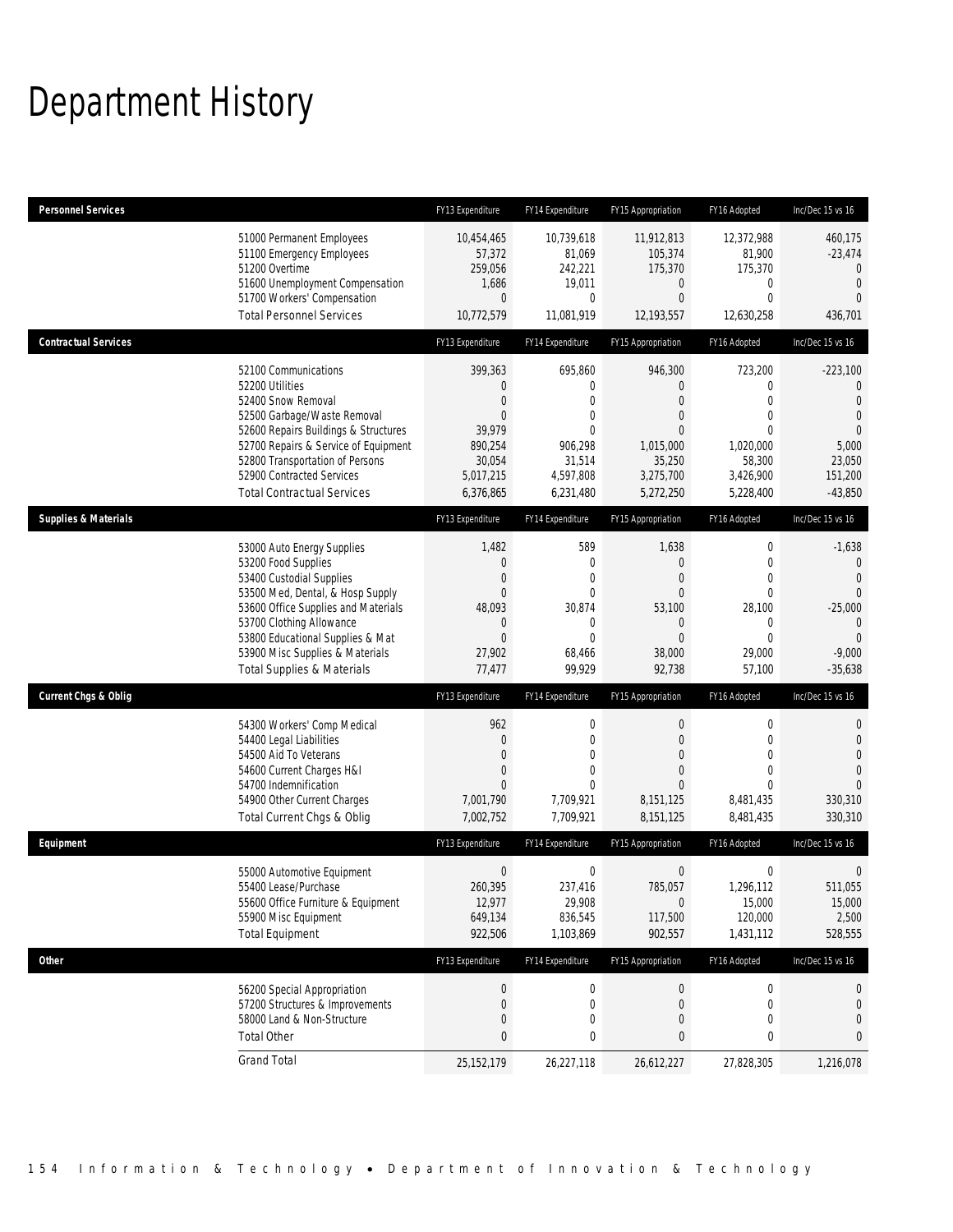# Department Personnel

| Title                            | Union<br>Code   | Grade     | Position | FY16 Salary | Title                          | Union<br>Code   | Grade           | Position | FY16 Salary |
|----------------------------------|-----------------|-----------|----------|-------------|--------------------------------|-----------------|-----------------|----------|-------------|
|                                  |                 |           |          |             |                                |                 |                 |          |             |
| Asst Manager-Data Processing     | SF <sub>1</sub> | 04        | 5.00     | 337,145     | Manager-Data Proc (Netwk Spec) | SE <sub>1</sub> | 08              | 2.00     | 192,680     |
| Data Proc Equip Tech             | SU <sub>4</sub> | 15        | 7.00     | 391,024     | Mgmt Analyst                   | SU <sub>4</sub> | 15              | 1.00     | 63,248      |
| Data Proc Proj Mgr               | SE <sub>1</sub> | 10        | 2.00     | 223,865     | Prin Admin Assistant           | SE <sub>1</sub> | 08              | 1.00     | 90,590      |
| Data Proc Sys Analyst I          | SE <sub>1</sub> | 07        | 4.00     | 352,587     | Prin Data Proc Systems Analyst | SE <sub>1</sub> | 10 <sup>1</sup> | 17.00    | 1,766,785   |
| Director of MIS                  | CDH             | <b>NG</b> | 1.00     | 155.301     | Prin Dp Sys Anl-DP             | SE <sub>1</sub> | 11              | 10.00    | 1,171,271   |
| DP Sys Analyst                   | SE <sub>1</sub> | 06        | 19.00    | 1,416,831   | Prin Research Analyst          | SE <sub>1</sub> | 06              | 1.00     | 80,219      |
| <b>Employee Development Asst</b> | SE <sub>1</sub> | 04        | 1.00     | 65,301      | Principal Clerk                | SU <sub>4</sub> | 10              | 1.00     | 39,184      |
| Exec Assistant                   | SF <sub>1</sub> | 12        | 2.00     | 246,584     | Radio Communications Tech      | SU <sub>4</sub> | 15              | 1.00     | 58,100      |
| Exec Asst                        | <b>EXM</b>      | 12        | 3.00     | 300,910     | Sr Computer Operator           | SU <sub>4</sub> | 13              | 1.00     | 52,017      |
| Exec Asst                        | <b>EXM</b>      | 14        | 5.00     | 624,699     | Sr Data Proc Sys Analyst       | SE <sub>1</sub> | 08              | 35.00    | 3,087,066   |
| <b>Executive Secretary</b>       | SE <sub>1</sub> | 06        | 1.00     | 80,219      | Sr Data Proc Sys Analyst       | SE <sub>1</sub> | 10              | 17.00    | 1,866,636   |
| <b>Head Clerk</b>                | SU <sub>4</sub> | 12        | 2.00     | 97,023      | Sr Programmer                  | SU <sub>4</sub> | 15              | 3.00     | 173,189     |
| Management Analyst (Asd/Admin)   | SE <sub>1</sub> | 06        | 1.00     | 59,085      | Supv Stat Mach Op & Vtl Stat   | SU <sub>4</sub> | 15              | 1.00     | 46,245      |
|                                  |                 |           |          |             | Total                          |                 |                 | 144      | 13,037,808  |

| Chargebacks<br><b>Salary Savings</b> | $-170,512$<br>$-625,259$ |
|--------------------------------------|--------------------------|
|                                      |                          |
|                                      |                          |
| Other                                | 130,950                  |
| <b>Differential Payments</b>         |                          |
| <b>Adjustments</b>                   |                          |
|                                      |                          |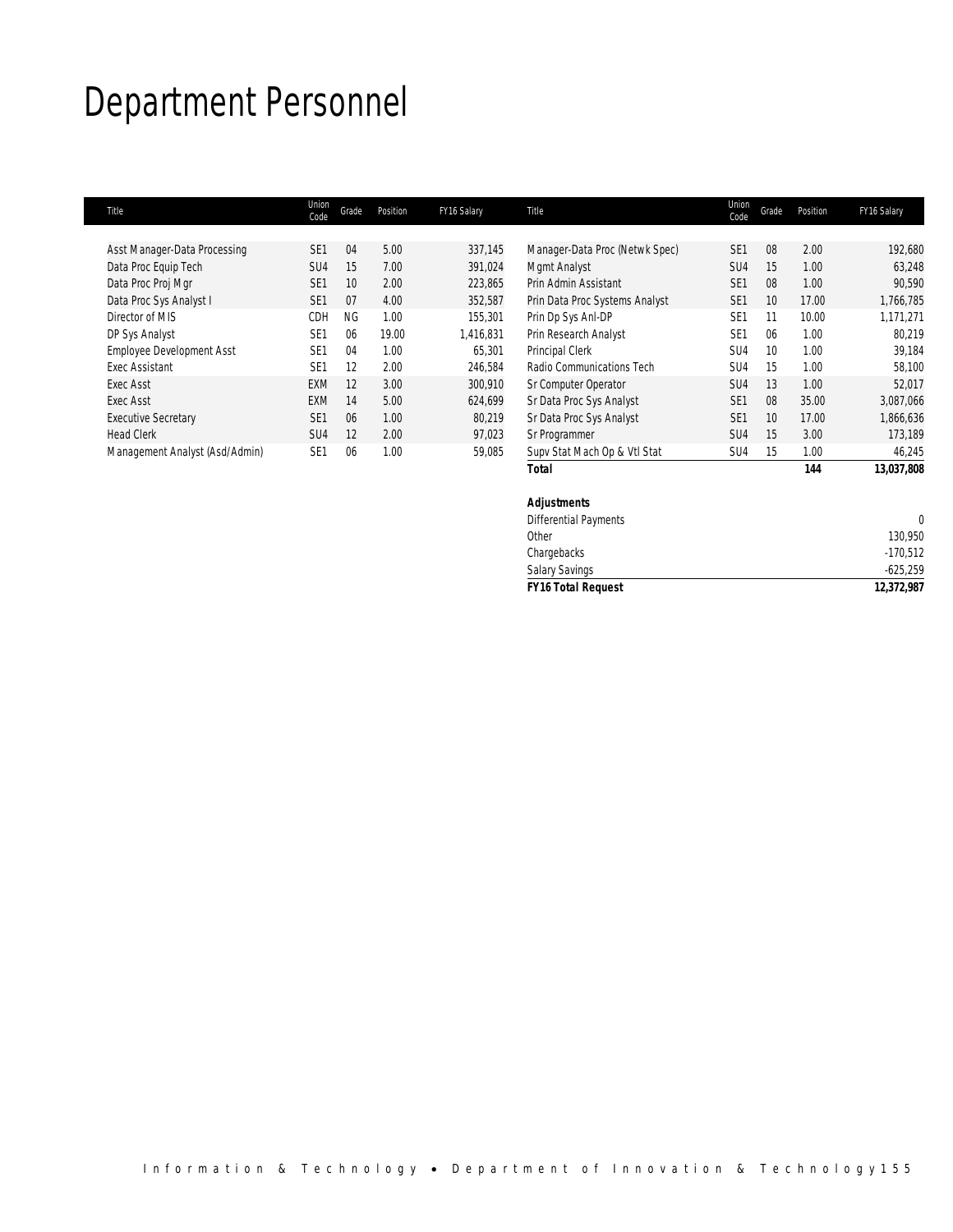## External Funds History

| <b>Personnel Services</b>       |                                                                                                                                                                                                                                                                                                            | FY13 Expenditure                                                                                                                                 | FY14 Expenditure                                                                                                 | FY15 Appropriation                                                                                                                                                 | FY16 Adopted                                                                                                                       | Inc/Dec 15 vs 16                                                                                                                            |
|---------------------------------|------------------------------------------------------------------------------------------------------------------------------------------------------------------------------------------------------------------------------------------------------------------------------------------------------------|--------------------------------------------------------------------------------------------------------------------------------------------------|------------------------------------------------------------------------------------------------------------------|--------------------------------------------------------------------------------------------------------------------------------------------------------------------|------------------------------------------------------------------------------------------------------------------------------------|---------------------------------------------------------------------------------------------------------------------------------------------|
|                                 | 51000 Permanent Employees<br>51100 Emergency Employees<br>51200 Overtime<br>51300 Part Time Employees<br>51400 Health Insurance<br>51500 Pension & Annunity<br>51600 Unemployment Compensation<br>51700 Workers' Compensation<br>51800 Indirect Costs<br>51900 Medicare<br><b>Total Personnel Services</b> | 91,119<br>71,504<br>0<br>$\boldsymbol{0}$<br>5,851<br>147<br>$\overline{0}$<br>$\overline{0}$<br>$\mathbf{0}$<br>2,246<br>170,867                | 233,807<br>27,480<br>673<br>$\mathbf 0$<br>4,217<br>0<br>$\mathbf{0}$<br>0<br>$\overline{0}$<br>1,144<br>267,321 | 1,492,110<br>$\mathbf 0$<br>102,942<br>$\boldsymbol{0}$<br>$\mathbf 0$<br>$\mathbf{0}$<br>$\overline{0}$<br>$\overline{0}$<br>$\mathbf 0$<br>$\theta$<br>1,595,052 | 1,492,785<br>0<br>$\mathbf{0}$<br>$\mathbf{0}$<br>20,237<br>2,363<br>$\mathbf{0}$<br>$\mathbf{0}$<br>10,725<br>10,000<br>1,536,110 | 675<br>$\overline{0}$<br>$-102,942$<br>$\mathbf{0}$<br>20,237<br>2,363<br>$\mathbf 0$<br>$\overline{0}$<br>10,725<br>10,000<br>$-58,942$    |
| <b>Contractual Services</b>     |                                                                                                                                                                                                                                                                                                            | FY13 Expenditure                                                                                                                                 | FY14 Expenditure                                                                                                 | FY15 Appropriation                                                                                                                                                 | FY16 Adopted                                                                                                                       | Inc/Dec 15 vs 16                                                                                                                            |
|                                 | 52100 Communications<br>52200 Utilities<br>52400 Snow Removal<br>52500 Garbage/Waste Removal<br>52600 Repairs Buildings & Structures<br>52700 Repairs & Service of Equipment<br>52800 Transportation of Persons<br>52900 Contracted Services<br><b>Total Contractual Services</b>                          | 3,525<br>0<br>$\overline{0}$<br>$\overline{0}$<br>$\overline{0}$<br>$\overline{0}$<br>526<br>809,802<br>813,853                                  | $\mathbf 0$<br>$\mathbf 0$<br>0<br>0<br>$\mathbf{0}$<br>0<br>910<br>471,996<br>472,906                           | $\boldsymbol{0}$<br>$\mathbf{0}$<br>$\mathbf{0}$<br>$\mathbf{0}$<br>$\mathbf{0}$<br>$\overline{0}$<br>$\overline{0}$<br>400,000<br>400,000                         | 0<br>$\mathbf{0}$<br>$\mathbf{0}$<br>$\mathbf{0}$<br>$\mathbf{0}$<br>$\mathbf{0}$<br>$\mathbf{0}$<br>156,250<br>156,250            | 0<br>$\boldsymbol{0}$<br>$\boldsymbol{0}$<br>$\boldsymbol{0}$<br>$\boldsymbol{0}$<br>$\overline{0}$<br>$\theta$<br>$-243,750$<br>$-243,750$ |
| <b>Supplies &amp; Materials</b> |                                                                                                                                                                                                                                                                                                            | FY13 Expenditure                                                                                                                                 | FY14 Expenditure                                                                                                 | FY15 Appropriation                                                                                                                                                 | FY16 Adopted                                                                                                                       | Inc/Dec 15 vs 16                                                                                                                            |
|                                 | 53000 Auto Energy Supplies<br>53200 Food Supplies<br>53400 Custodial Supplies<br>53500 Med, Dental, & Hosp Supply<br>53600 Office Supplies and Materials<br>53700 Clothing Allowance<br>53800 Educational Supplies & Mat<br>53900 Misc Supplies & Materials<br><b>Total Supplies &amp; Materials</b>       | $\boldsymbol{0}$<br>$\overline{0}$<br>$\overline{0}$<br>$\overline{0}$<br>$\overline{0}$<br>$\overline{0}$<br>$\overline{0}$<br>$\mathbf 0$<br>0 | 0<br>$\mathbf 0$<br>0<br>0<br>0<br>0<br>0<br>0<br>0                                                              | $\boldsymbol{0}$<br>$\mathbf{0}$<br>$\mathbf{0}$<br>$\mathbf 0$<br>$\mathbf{0}$<br>$\overline{0}$<br>$\overline{0}$<br>30,000<br>30,000                            | 0<br>$\mathbf{0}$<br>$\mathbf{0}$<br>$\mathbf{0}$<br>36,750<br>$\mathbf 0$<br>$\Omega$<br>15,000<br>51,750                         | 0<br>$\theta$<br>$\boldsymbol{0}$<br>$\mathbf{0}$<br>36,750<br>$\mathbf{0}$<br>$\Omega$<br>$-15,000$<br>21,750                              |
| <b>Current Chgs &amp; Oblig</b> |                                                                                                                                                                                                                                                                                                            | FY13 Expenditure                                                                                                                                 | FY14 Expenditure                                                                                                 | FY15 Appropriation                                                                                                                                                 | FY16 Adopted                                                                                                                       | Inc/Dec 15 vs 16                                                                                                                            |
|                                 | 54300 Workers' Comp Medical<br>54400 Legal Liabilities<br>54600 Current Charges H&I<br>54700 Indemnification<br>54900 Other Current Charges<br><b>Total Current Chgs &amp; Oblig</b>                                                                                                                       | $\boldsymbol{0}$<br>0<br>$\mathbf{0}$<br>$\overline{0}$<br>136,938<br>136,938                                                                    | $\mathbf 0$<br>$\mathbf{0}$<br>0<br>0<br>292,894<br>292,894                                                      | $\boldsymbol{0}$<br>$\mathbf 0$<br>$\mathbf 0$<br>$\mathbf{0}$<br>$\mathbf{0}$<br>$\bf{0}$                                                                         | $\mathbf 0$<br>$\mathbf{0}$<br>$\mathbf{0}$<br>$\mathbf{0}$<br>101,200<br>101,200                                                  | 0<br>$\mathbf 0$<br>$\mathbf{0}$<br>$\mathbf{0}$<br>101,200<br>101,200                                                                      |
| Equipment                       |                                                                                                                                                                                                                                                                                                            | FY13 Expenditure                                                                                                                                 | FY14 Expenditure                                                                                                 | FY15 Appropriation                                                                                                                                                 | FY16 Adopted                                                                                                                       | Inc/Dec 15 vs 16                                                                                                                            |
|                                 | 55000 Automotive Equipment<br>55400 Lease/Purchase<br>55600 Office Furniture & Equipment<br>55900 Misc Equipment<br><b>Total Equipment</b>                                                                                                                                                                 | $\boldsymbol{0}$<br>$\boldsymbol{0}$<br>11,622<br>412,637<br>424,259                                                                             | $\boldsymbol{0}$<br>$\mathbf 0$<br>$\mathbf 0$<br>17,624<br>17,624                                               | $\boldsymbol{0}$<br>$\boldsymbol{0}$<br>$\boldsymbol{0}$<br>60,000<br>60,000                                                                                       | $\mathbf 0$<br>$\boldsymbol{0}$<br>$\mathbf{0}$<br>10,500<br>10,500                                                                | 0<br>$\theta$<br>$\theta$<br>$-49,500$<br>$-49,500$                                                                                         |
| Other                           |                                                                                                                                                                                                                                                                                                            | FY13 Expenditure                                                                                                                                 | FY14 Expenditure                                                                                                 | FY15 Appropriation                                                                                                                                                 | FY16 Adopted                                                                                                                       | Inc/Dec 15 vs 16                                                                                                                            |
|                                 | 56200 Special Appropriation<br>57200 Structures & Improvements<br>58000 Land & Non-Structure<br><b>Total Other</b>                                                                                                                                                                                         | $\boldsymbol{0}$<br>$\mathbf 0$<br>$\boldsymbol{0}$<br>$\bf 0$                                                                                   | $\boldsymbol{0}$<br>$\mathbf 0$<br>$\mathbf 0$<br>0                                                              | $\boldsymbol{0}$<br>$\mathbf 0$<br>$\boldsymbol{0}$<br>$\pmb{0}$                                                                                                   | $\boldsymbol{0}$<br>$\mathbf 0$<br>$\mathbf 0$<br>$\pmb{0}$                                                                        | $\mathbf 0$<br>$\bf{0}$<br>$\mathbf 0$<br>$\pmb{0}$                                                                                         |
|                                 | <b>Grand Total</b>                                                                                                                                                                                                                                                                                         | 1,545,917                                                                                                                                        | 1,050,745                                                                                                        | 2,085,052                                                                                                                                                          | 1,855,810                                                                                                                          | $-229,242$                                                                                                                                  |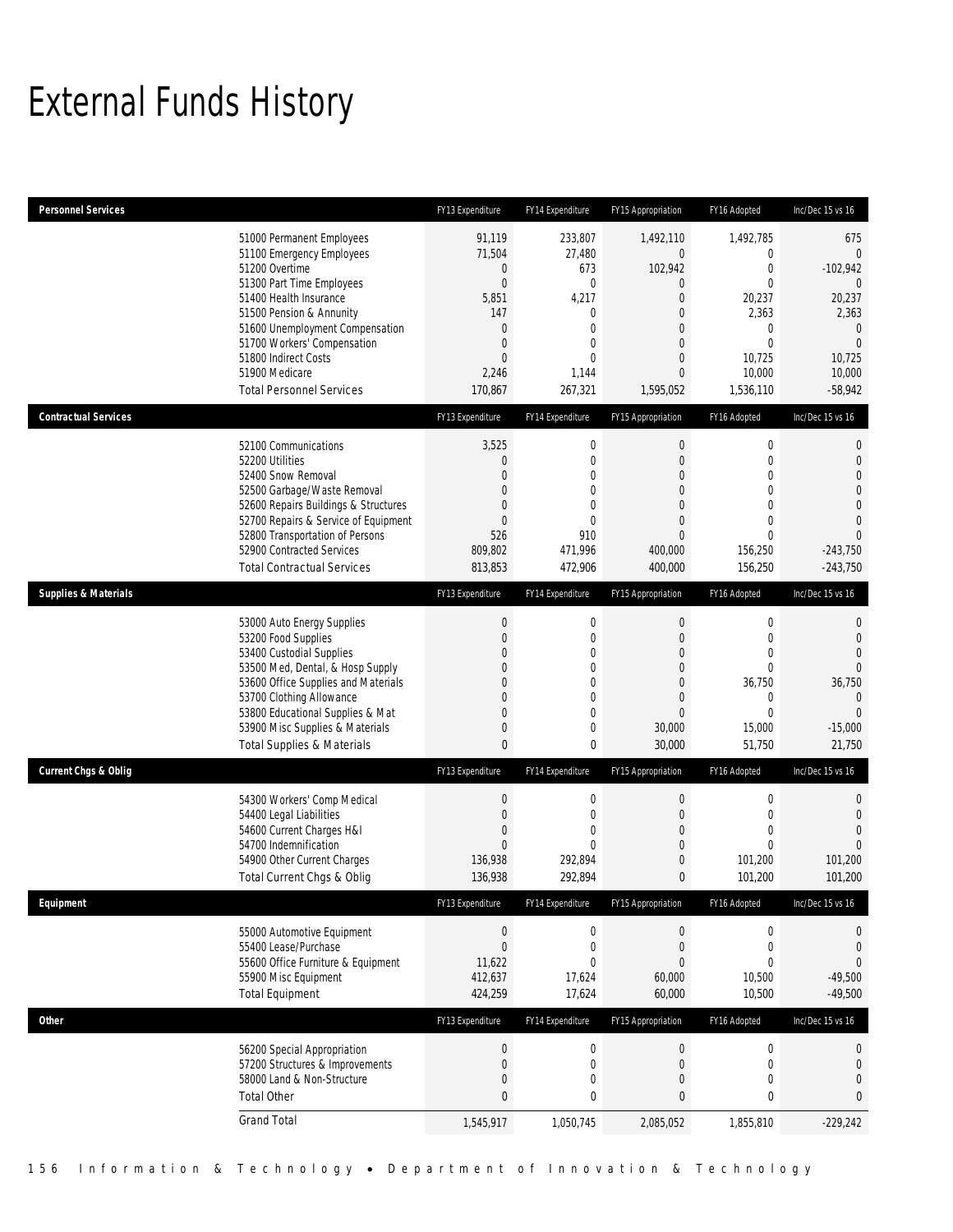## External Funds Personnel

| <b>Title</b>                   | Union<br>Code   | Grade           | Position          | FY16 Salary | Title                    | Union<br>Code   | Grade     | Position | FY16 Salary |
|--------------------------------|-----------------|-----------------|-------------------|-------------|--------------------------|-----------------|-----------|----------|-------------|
|                                |                 |                 |                   |             |                          |                 |           |          |             |
| Admin Assistant                | SE <sub>1</sub> | 06              | 1.00              | 75,481      | Prin Dp Sys Anl-DP       | SE <sub>1</sub> |           | 1.00     | 118,800     |
| DP Sys Anl                     | SE <sub>1</sub> | 06              | 1.00              | 54.909      | Sr Adm Asst              | SE <sub>1</sub> | 06        | 2.00     | 122,988     |
| P Admin Asst                   | SE <sub>1</sub> | 10 <sup>°</sup> | 1.00              | 111,933     | Sr Data Proc Sys Analyst | SE <sub>1</sub> | 08        | 5.00     | 357,145     |
| Prin Admin Analyst             | SE <sub>1</sub> | 07              | 1.00              | 88,147      | Sr Data Proc Sys Anl     | <b>EXM</b>      | 10        | 1.00     | 80,077      |
| Prin Data Proc Systems Analyst | SE1             | 10              | 1.00 <sub>1</sub> | 80,077      | <b>Staff Director</b>    | CCS             | <b>NG</b> | 3.00     | 240,230     |
|                                |                 |                 |                   |             | Total                    |                 |           | 17       | 1,329,785   |
|                                |                 |                 |                   |             | <b>Adjustments</b>       |                 |           |          |             |

| <b>FY16 Total Request</b>    | 1,492,785 |
|------------------------------|-----------|
| <b>Salary Savings</b>        |           |
| Chargebacks                  |           |
| Other                        | 163,000   |
| <b>Differential Payments</b> |           |
| <b>Adjustments</b>           |           |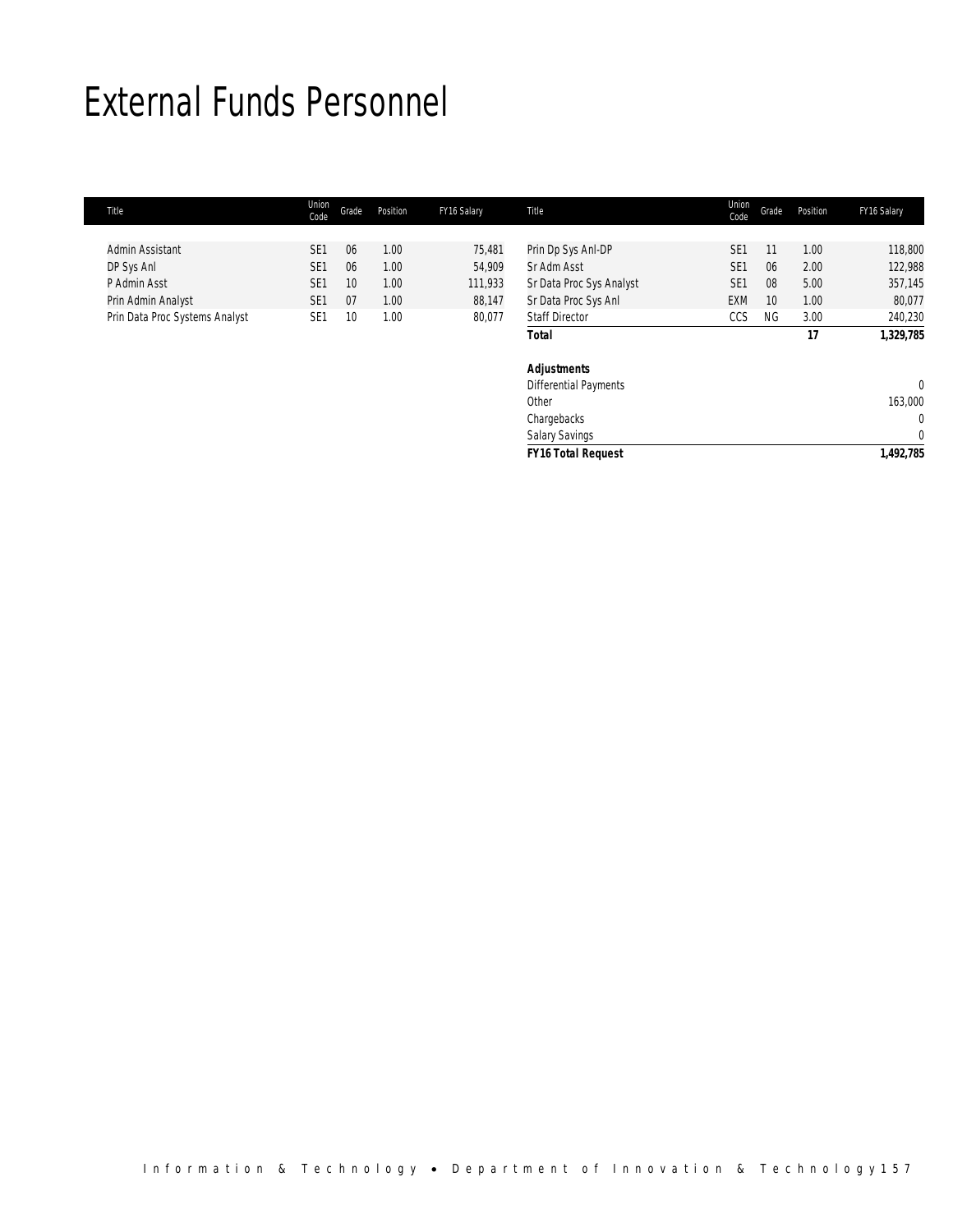# Program 1. Policy, Planning & Innovation

## *Matthew Mayrl, Manager, Organization 149100*

## *Program Description*

The Policy, Planning & Innovation program provides project management, business consulting services, and administrative support to agencies so that they can effectively develop and maintain new IT applications and improve service delivery through effective integration of innovative technology solutions.

| <b>Operating Budget</b>             | Actual '13          | Actual '14             | Approp '15            | <b>Budget '16</b>    |
|-------------------------------------|---------------------|------------------------|-----------------------|----------------------|
| Personnel Services<br>Non Personnel | ,206,559<br>962.476 | 1.259.645<br>1,555,318 | .478.569<br>1.135.913 | 1.610.204<br>696,559 |
| Total                               | 2,169,035           | 2,814,963              | 2,614,482             | 3,306,763            |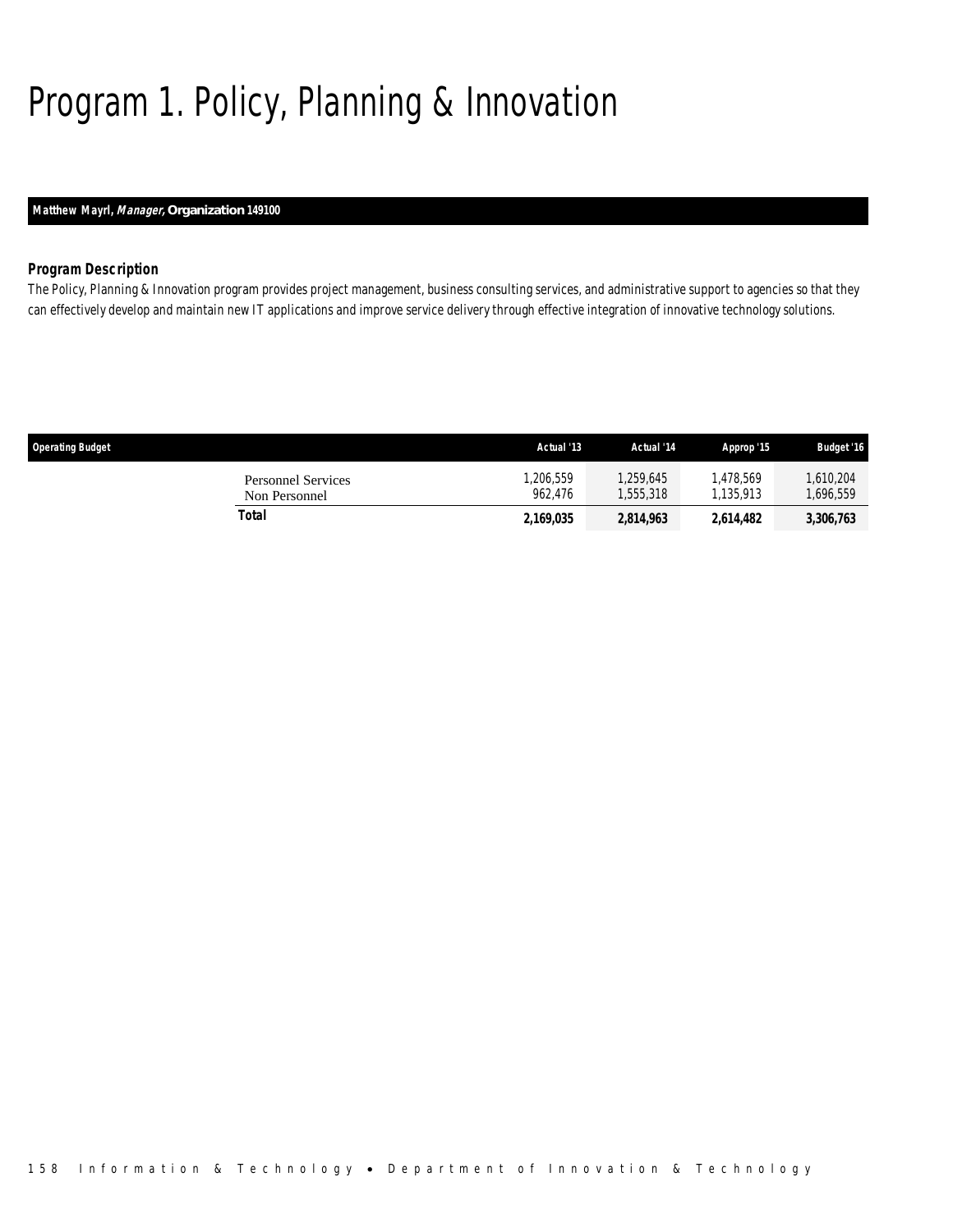# Program 2. Enterprise Applications

## *Georges Hawat, Manager, Organization 149200*

## *Program Description*

This program provides an integrated technology culture to select and develop information technologies that enable and support critical citywide, crosscutting agency business processes. Enterprise programs include Geographic Information Systems (GIS), Enterprise Resource Planning (PeopleSoft), Constituent Relationship Management (CRM) Asset Management, Permitting, Tax and Youth and Human Services Systems.

| <b>Operating Budget</b> |                                                                         | Actual '13             | Actual '14             | Approp '15             | <b>Budget '16</b>      |
|-------------------------|-------------------------------------------------------------------------|------------------------|------------------------|------------------------|------------------------|
|                         | <b>Personnel Services</b><br>Non Personnel                              | 4,632,817<br>7,220,609 | 4.855.790<br>7,929,725 | 5,286,826<br>6,261,000 | 5,605,684<br>5,767,976 |
|                         | <b>Total</b>                                                            | 11,853,426             | 12,785,515             | 11,547,826             | 11,373,660             |
| Performance             |                                                                         |                        |                        |                        |                        |
|                         | <b>Strategy:</b> To deliver services adhering to performance standards. |                        |                        |                        |                        |

| <b>Performance Measures</b>           | Actual '13 | Actual '14 | <b>Projected '15</b> | Target '16 |
|---------------------------------------|------------|------------|----------------------|------------|
| % uptime of enterprise email platform |            |            | 100%                 | 100%       |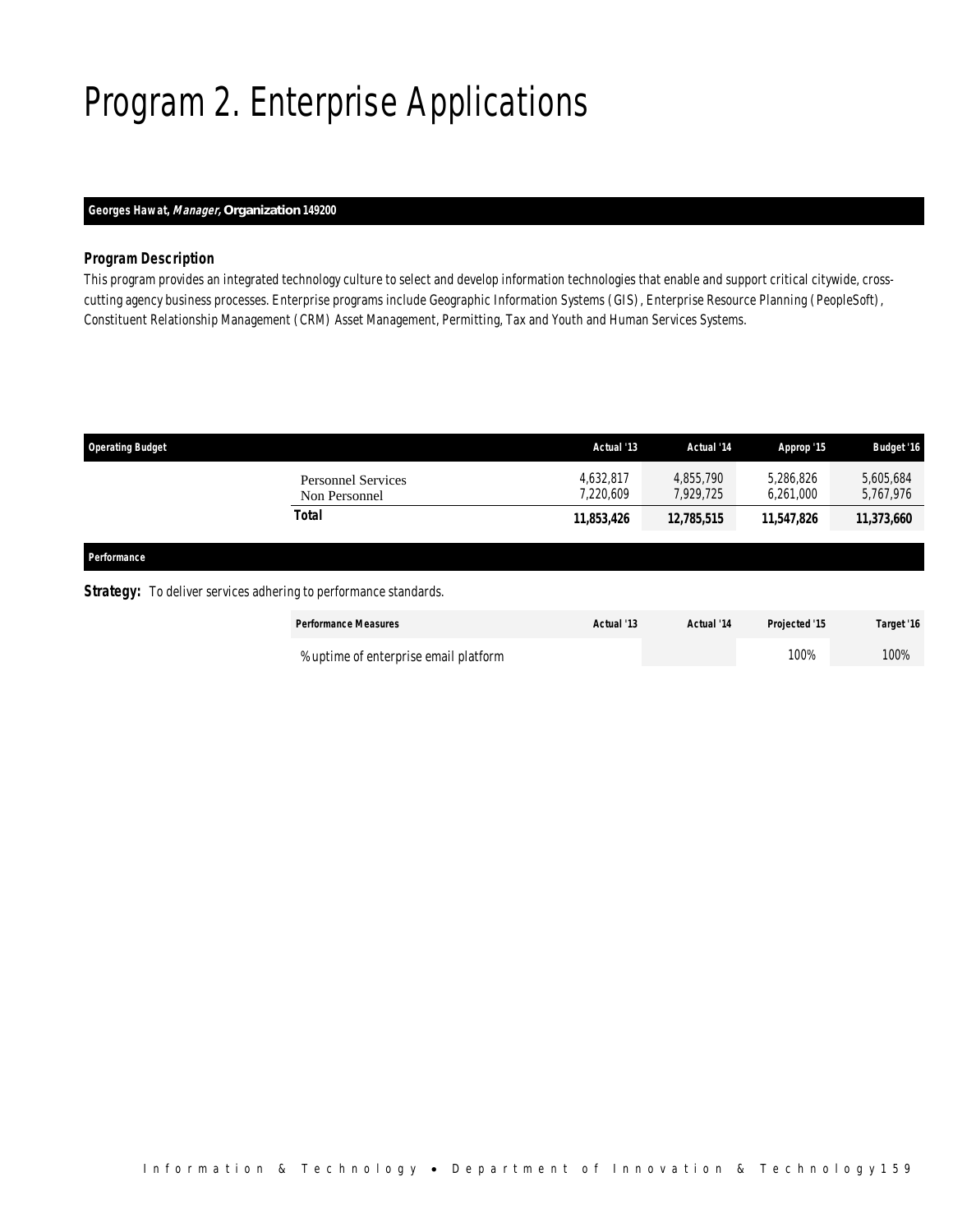# Program 3. eGovernment

## *Lauren Lockwood, Manager, Organization 149300*

### *Program Description*

This program provides constituents access to government from home "online instead of in line" through innovative web based eGovernment technologies. It also oversees the City's cable franchise(s) by enforcing contractual and regulatory obligations for the operators, produces government and education access television, and advocates for customers in disputes with cable operators.

| <b>Operating Budget</b>                    | Actual '13         | Actual '14         | Approp '15         | <b>Budget '16</b>  |
|--------------------------------------------|--------------------|--------------------|--------------------|--------------------|
| <b>Personnel Services</b><br>Non Personnel | 718.126<br>204,013 | 595,113<br>563.572 | 755.604<br>494.500 | 824,410<br>542,300 |
| Total                                      | 922,139            | 1,158,685          | 1,250,104          | 1,366,710          |
|                                            |                    |                    |                    |                    |

*Performance* 

## **Strategy:** To expand eGovernment services.

| <b>Performance Measures</b>                                                                                          | Actual '13 | Actual '14  | Projected '15 | Target '16  |
|----------------------------------------------------------------------------------------------------------------------|------------|-------------|---------------|-------------|
| % uptime of City's website (cityofboston.gov)<br>Number of datasets published on the City of<br>Boston's data portal | 100%       | 100%<br>400 | 100%<br>400   | 100%<br>400 |
| Number of GIS data layers available for<br>mapping                                                                   |            |             | 60            | 150         |
| Total website visitors                                                                                               |            |             | 7.151.781     | 4,000,000   |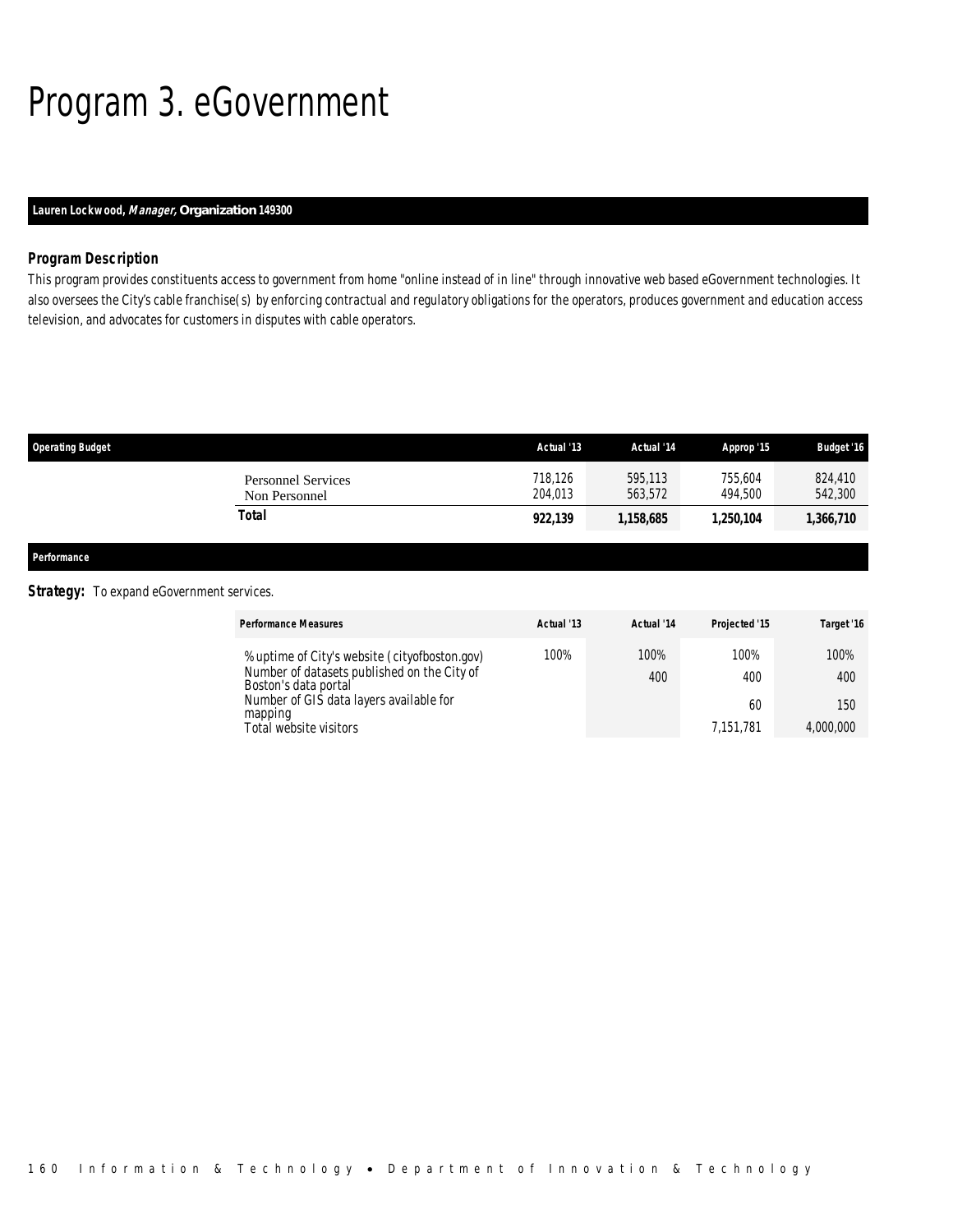# Program 4. IT Technical Services

## *Daniel Rothman, Manager, Organization 149400*

## *Program Description*

IT Technical Services is responsible for the development and maintenance of City technology systems, data storage, and networks. Functional areas include server and mainframe technology, network and telecommunications, security, and electronic communication services.

| <b>Operating Budget</b>                    | Actual '13             | Actual '14             | Approp '15             | <b>Budget '16</b>      |
|--------------------------------------------|------------------------|------------------------|------------------------|------------------------|
| <b>Personnel Services</b><br>Non Personnel | 2,561,782<br>5,770,306 | 2,609,342<br>4.945.250 | 2.881.949<br>6.254.557 | 2,858,686<br>7,005,212 |
| Total                                      | 8,332,088              | 7,554,592              | 9,136,506              | 9,863,898              |
|                                            |                        |                        |                        |                        |

#### *Performance*

*Strategy:* To provide for the public good by advancing development and access to new technologies and information.

|                                                                         | <b>Performance Measures</b>         | Actual '13 | Actual '14 | Projected '15 | Target '16 |
|-------------------------------------------------------------------------|-------------------------------------|------------|------------|---------------|------------|
|                                                                         | Number of WiFi HotSpots             |            | 200        | 180           | 260        |
| <b>Strategy:</b> To deliver services adhering to performance standards. |                                     |            |            |               |            |
|                                                                         | <b>Performance Measures</b>         | Actual '13 | Actual '14 | Projected '15 | Target '16 |
|                                                                         | % availability of mainframe systems | 98%        | 99%        | 99%           | 99%        |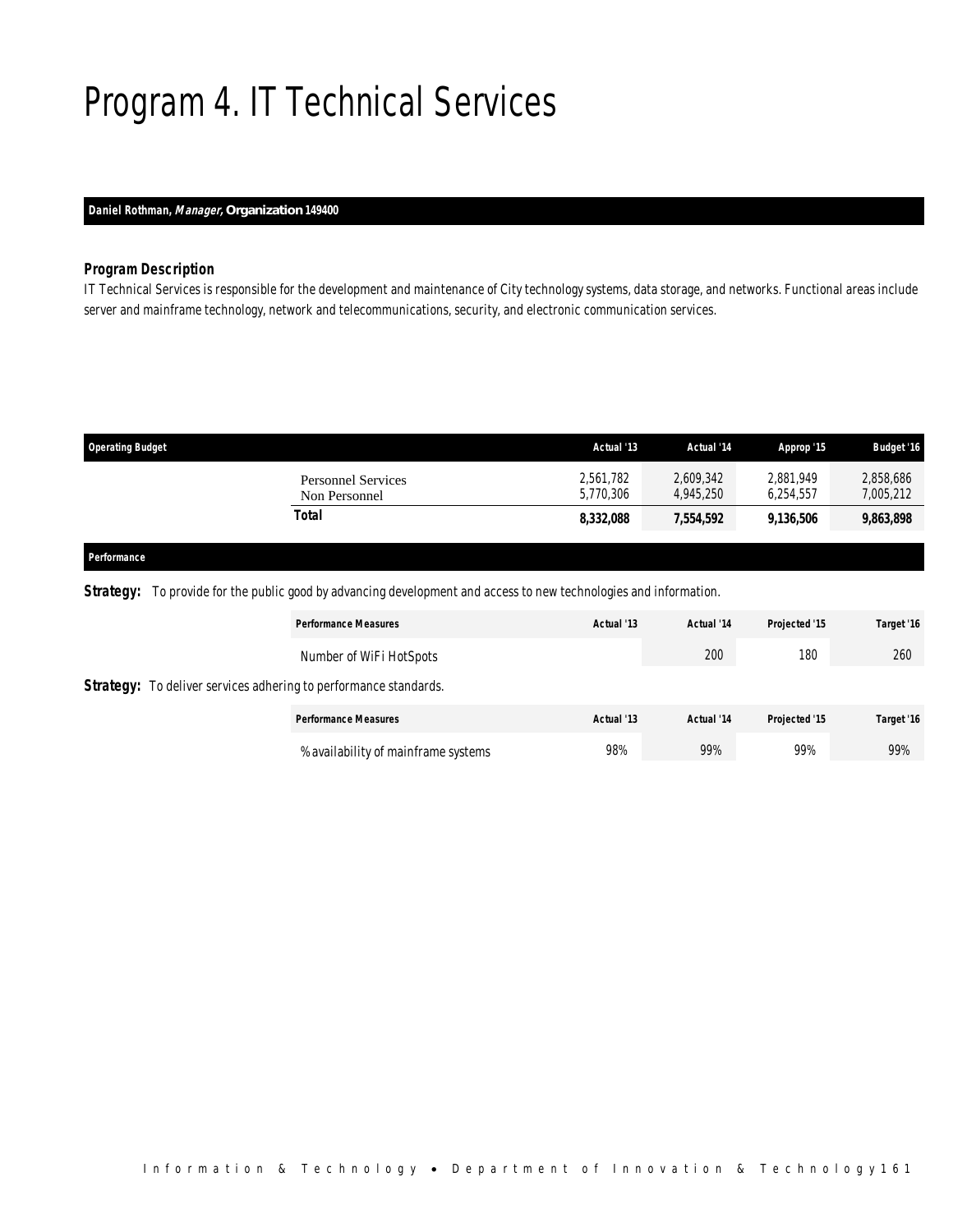# Program 5. IT Operations & Service Delivery

## *Daniel Rothman, Manager, Organization 149500*

## *Program Description*

IT Operations & Service Delivery provides data center facilities, application hosting services and associated service desk functions to City agencies so that agencies can focus on their core business and mission while running applications and storing and accessing data in a secure, stable, reliable, and costeffective environment. The services performed include design, ordering, installation, configuration, deployment, and on-going maintenance, repair and upgrades of IT assets throughout the enterprise. Also responsible for the majority of IT backup and archiving services.

| <b>Operating Budget</b> |                                                                         | Actual '13           | Actual '14           | Approp '15           | <b>Budget '16</b>    |
|-------------------------|-------------------------------------------------------------------------|----------------------|----------------------|----------------------|----------------------|
|                         | <b>Personnel Services</b><br>Non Personnel                              | 1,653,295<br>222.196 | 1,762,029<br>151,334 | 1,790,609<br>272,700 | 1,731,274<br>186,000 |
|                         | <b>Total</b>                                                            | 1,875,491            | 1,913,363            | 2,063,309            | 1,917,274            |
| Performance             |                                                                         |                      |                      |                      |                      |
|                         | <b>Strategy:</b> To deliver services adhering to performance standards. |                      |                      |                      |                      |

| <b>Performance Measures</b>                           | Actual '13 | Actual '14 | Projected '15 | Target '16 |
|-------------------------------------------------------|------------|------------|---------------|------------|
| % of IT Service Desk work orders completed<br>on time | 90%        | 67%        | 74%           | 90%        |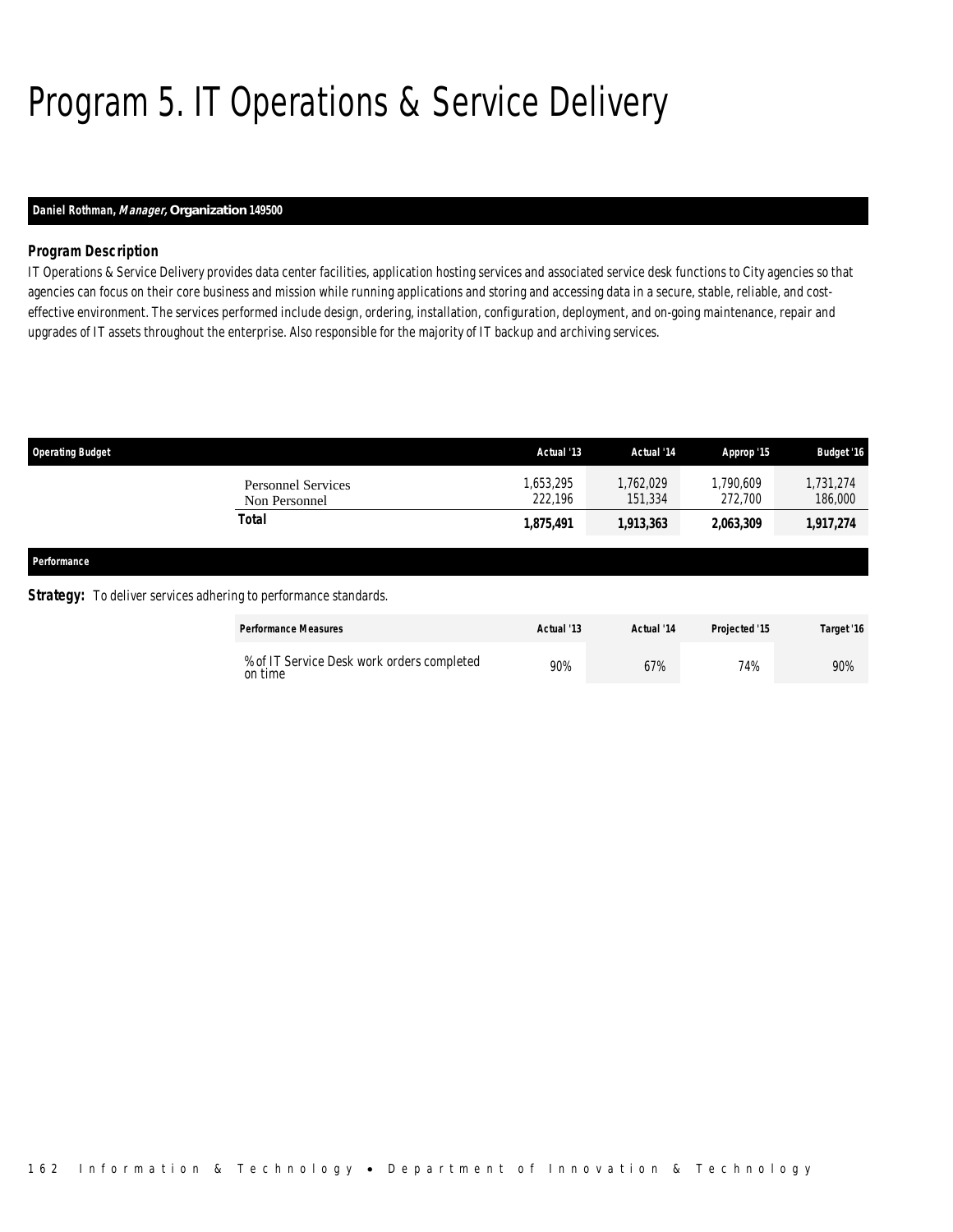## External Funds Projects

#### *ARRA - Boston Public Computing Center Grant*

#### *Project Mission*

The ARRA funded Boston Public Computing Center Grant united three community anchors: Boston Center for Youth and Families, Boston Housing Authority, and Boston Public Libraries; to provide 50 first rate public computing sites across the City. As a result, a 40% increase of computer services was provided by the public computing sites. This grant, in the amount of \$1,906,439, was awarded in December 2009 and ended in September 2013.

#### *ARRA - Boston Sustainable Broadband Adoption*

#### *Project Mission*

The purpose of the ARRA Broadband Sustainable Adoption Grant was to increase broadband adoption in lowincome areas of the city. The grant funded three programs that combined training and technology distribution to address the needs of distinct populations. DoIT partnered with Open Air Boston, Timothy Smith Network, and My Way Village to deliver services to students in public middle and high schools and their families, unemployed adults, and seniors living in three Boston Housing Authority developments. This grant, in the amount of \$4,312,476, was awarded in September 2010 and ended in December 2013.

*Commonwealth Citizens Connect* 

#### *Project Mission*

Ì

Through the Commonwealth's Innovation Challenge, the City of Boston received a grant to assist other cities and towns in deploying mobile apps that allow residents to report quality of life issues. Through this grant the City supported the launch of Citizens Connect-type apps, the implementation of systems to handle requests made through those apps, and a piece of software to allow those apps to work across partnering municipalities. This grant, in the amount of \$400,000, was awarded in April 2012 and ended in July 2013.

*Frequency Reconfiguration Fund* 

#### *Project Mission*

The Frequency Reconfiguration Fund will reimburse the City for expenses incurred during the reconfiguration of certain 800 MHz frequencies that are causing harmful interference between radio equipment operated by multiple City agencies and the Sprint Nextel Corporation. At the conclusion of the process, the City will have relocated its system to replacement frequencies identified by the FCC and agreed upon in the Frequency Reconfiguration Agreement between the City of Boston and the Sprint Nextel Corporation.

#### *Human Capital Management (HCM) Upgrade*

#### *Project Mission*

The BAIS HCM Upgrade Project will upgrade the City's core human resource management system to the current PeopleSoft application version, in addition to adding new functionality and capabilities, resulting in the adoption of leading industry business practices for human resources management, while improving customer support and maintaining appropriate controls. This upgrade project is funded through a combination of capital, E-rate reimbursement and Indirect resources and will be initiated in FY15.

#### *Knight News Challenge Grant*

#### *Project Mission*

The News Challenge Grant, awarded in FY15, will promote the City of Boston's open information systems by partnering with the Boston Public Library and embedding librarians in city departments, to help residents more easily find, understand, and use the city's open data. The grant expires in February 2017.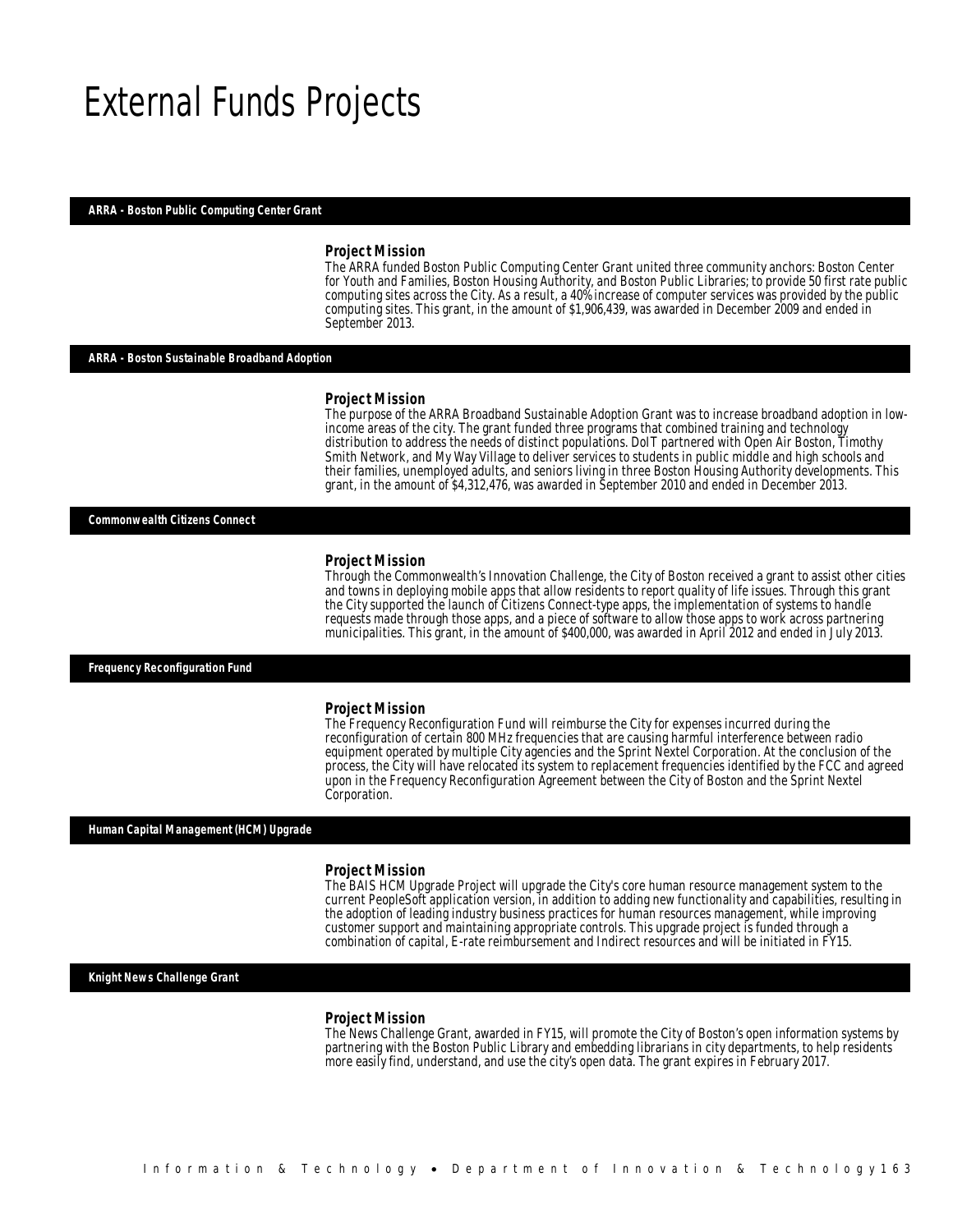## *Project Mission*

The New Urban Mechanics grant was funded from an anonymous donation from a philanthropic foundation to help engage the public in solving city issues. One of the issues addressed was city roadway conditions. The real-time condition of the City's streets was informed by the Street Bump mobile application developed by New Urban Mechanics staff. This grant, in the amount of \$250,000, was awarded in March 2012 and ended in March 2014.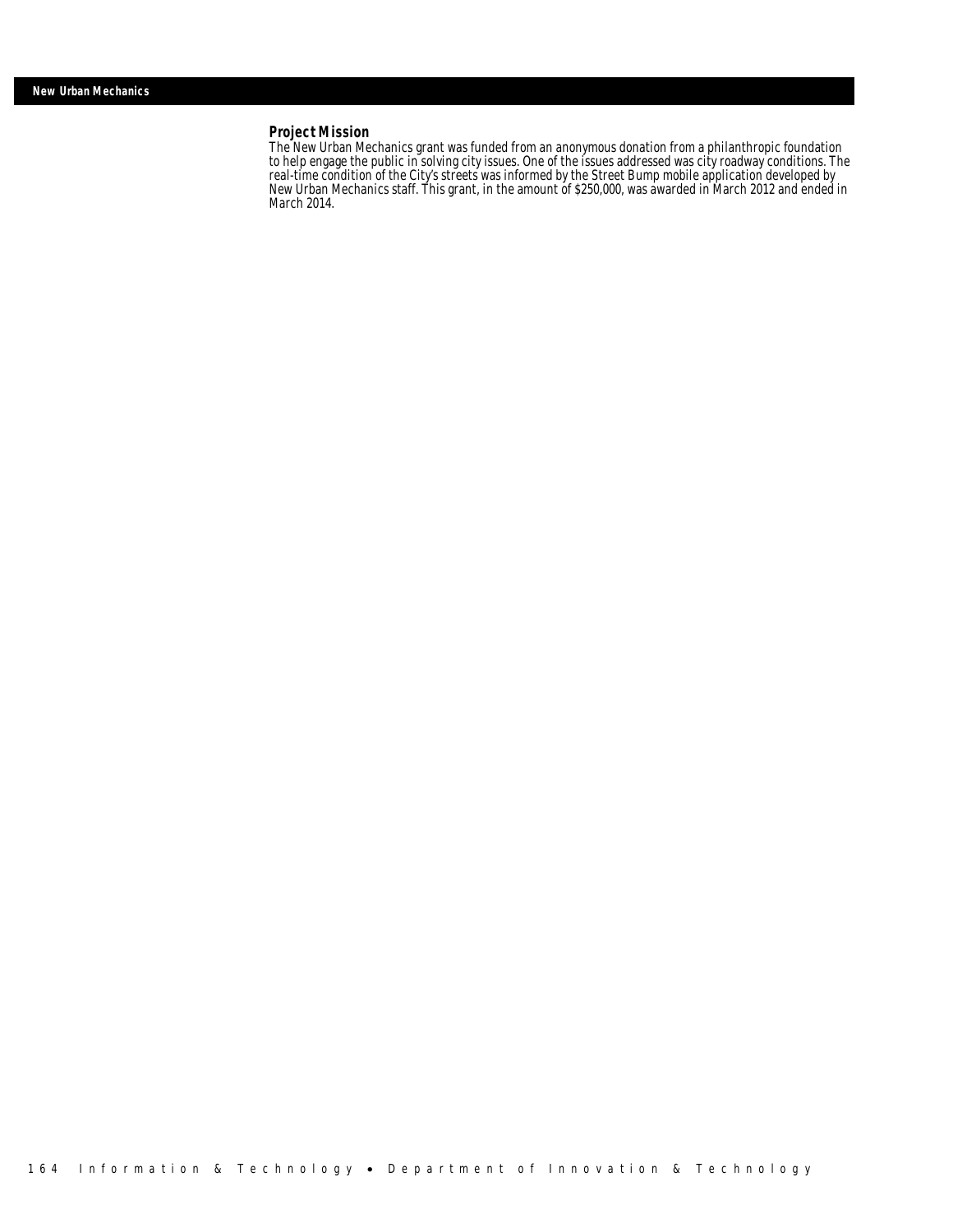# Department of Innovation & Technology Capital Budget

## *Overview*

Capital investment in technology enables the City to work more efficiently at a lower cost; to be more responsive to citizens; and to provide convenience for Boston's residents, businesses and visitors. Ongoing and new initiatives will build upon this progress, ensuring the City remains competitive and coordinated in computer information and communication technology.

## *FY16 Major Initiatives*

- To better encourage civic engagement and make it easier for residents to find pertinent information, the department will overhaul and upgrade the cityofboston.gov website.
- A major upgrade of the City's human resources system will continue in FY16.
- In the Youth and Human Services project, work on an upgrade to the Mayor's Hopeline will begin, making the process for registering for youth summer jobs simpler.
- In Public Safety Systems, DoIT will assist the Fire Department in creating and managing a new time management system.
- Expansion of the City's fiber optic network (BoNet), including exploration of deployment to BHA properties, will continue in FY16.

| Capital Budget Expenditures | Total Actual '13 | Total Actual '14 |            | <b>Estimated '15 Total Projected '16</b> |
|-----------------------------|------------------|------------------|------------|------------------------------------------|
| <b>Total Department</b>     | 15,299,578       | 8.427.401        | 23.275.000 | 19,946,090                               |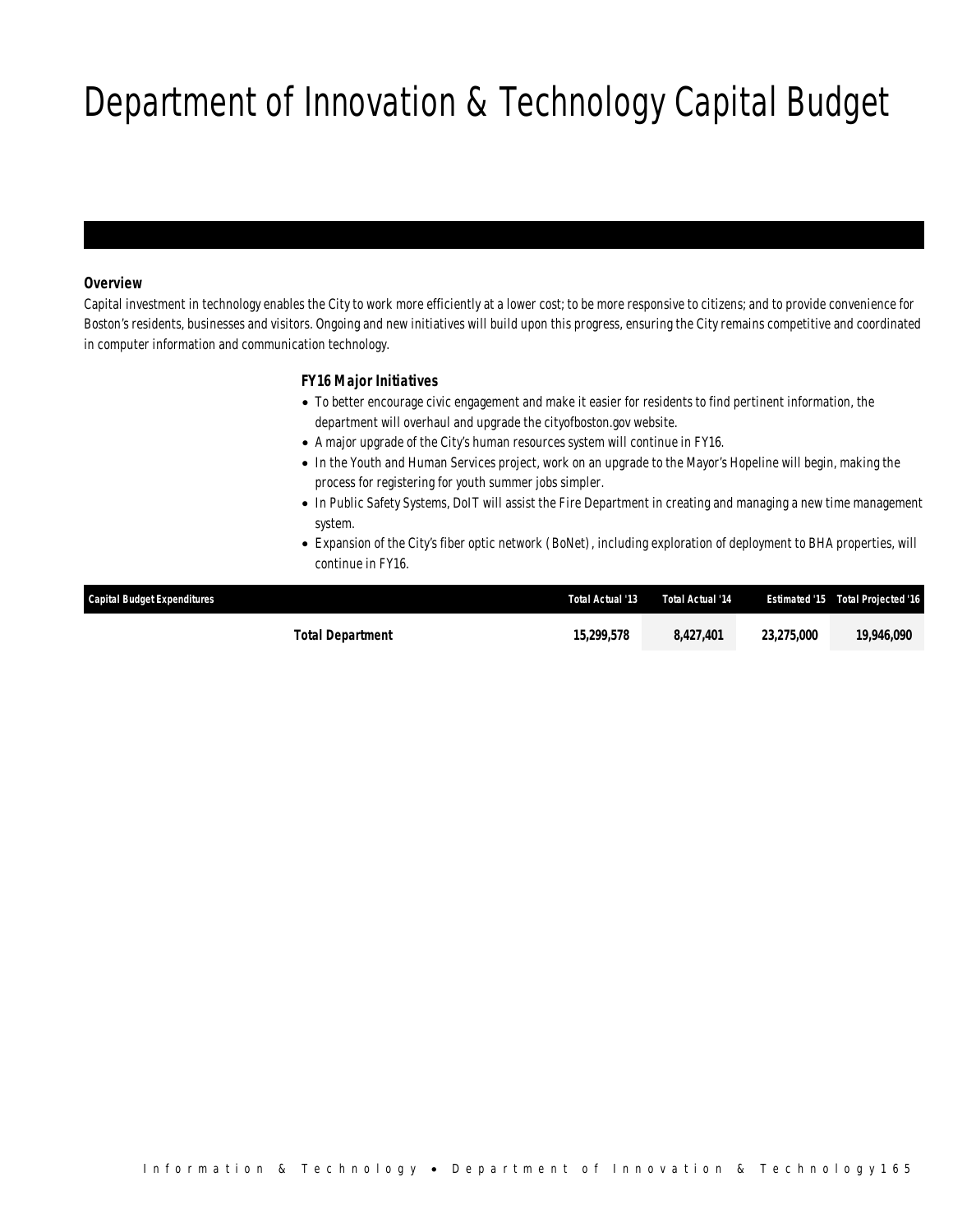#### *BUSINESS PROCESS MODERNIZATION*

## *Project Mission*

Invest in transformative tools and solutions to modernize business processes. *Managing Department,* DoIT *Status,* New Project*Location,* N/A *Operating Impact,* Yes

| <b>Authorizations</b>                    |             |             |             |             |           |
|------------------------------------------|-------------|-------------|-------------|-------------|-----------|
|                                          |             |             |             | Non Capital |           |
| Source                                   | Existing    | <b>FY16</b> | Future      | Fund        | Total     |
| City Capital                             | 0           | 1,000,000   | 0           | 0           | 1,000,000 |
| Grants/Other                             | 0           | 0           | 0           | 0           | 0         |
| Total                                    | $\mathbf 0$ | 1,000,000   | $\mathbf 0$ | $\mathbf 0$ | 1,000,000 |
| <b>Expenditures (Actual and Planned)</b> |             |             |             |             |           |
|                                          | Thru        |             |             |             |           |
| Source                                   | 6/30/14     | <b>FY15</b> | <b>FY16</b> | FY17-20     | Total     |
| City Capital                             | 0           | $\Omega$    | 696,890     | 303,110     | 1.000.000 |
| Grants/Other                             | 0           | 0           | 0           | 0           | 0         |
| Total                                    | 0           | $\theta$    | 696,890     | 303,110     | 1,000,000 |

### *COMPUTER AIDED DISPATCH*

#### *Project Mission*

Procure and implement a new computer aided dispatch system for Fire, Police and Emergency Medical Services. The project also includes the implementation of technology solutions for their record management systems requirements. *Managing Department,* DoIT *Status,* Implementation Underway*Location,* Citywide *Operating Impact,* Yes

| <b>Authorizations</b>                    |            |             |             |             |            |
|------------------------------------------|------------|-------------|-------------|-------------|------------|
|                                          |            |             |             | Non Capital |            |
| Source                                   | Existing   | <b>FY16</b> | Future      | Fund        | Total      |
| City Capital                             | 16,985,000 | 0           | 0           | 0           | 16,985,000 |
| Grants/Other                             |            | 0           | 0           |             | $\Omega$   |
| Total                                    | 16,985,000 | 0           | 0           | 0           | 16,985,000 |
| <b>Expenditures (Actual and Planned)</b> |            |             |             |             |            |
|                                          | Thru       |             |             |             |            |
| Source                                   | 6/30/14    | <b>FY15</b> | <b>FY16</b> | FY17-20     | Total      |
| City Capital                             | 11,181,862 | 4.600.000   | 600,000     | 603.138     | 16,985,000 |
| Grants/Other                             | 0          |             | 0           |             | 0          |
| Total                                    | 11.181.862 | 4.600.000   | 600.000     | 603.138     | 16,985,000 |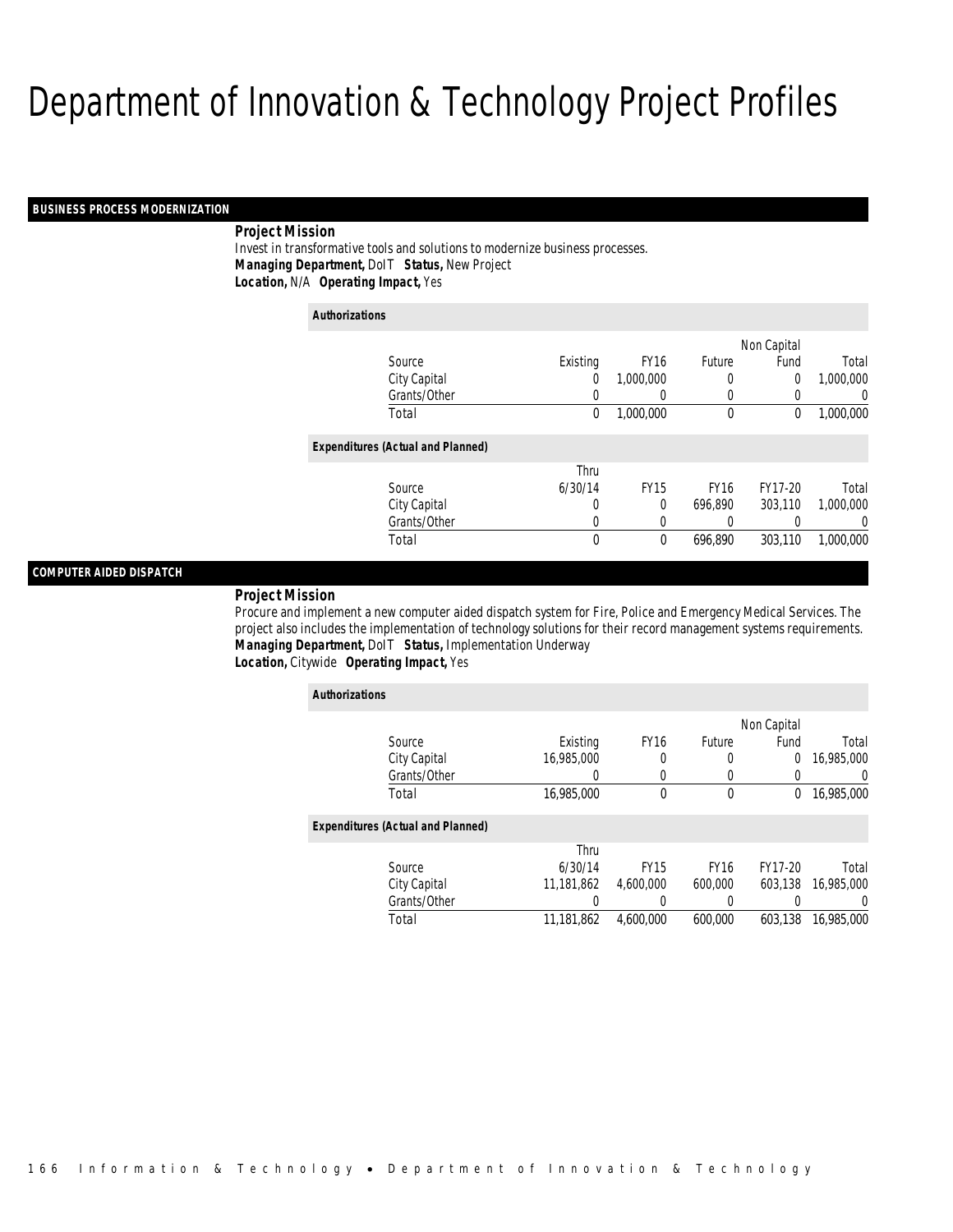#### *CORE TECHNOLOGY INFRASTRUCTURE*

### *Project Mission*

 Install hardware platforms to run applications supporting City business. The scope includes data center consolidation, server virtualization, business interruption planning, enterprise storage, network management, VoIP deployment, and information security. *Managing Department,* DoIT *Status,* Annual Program

*Location,* Citywide *Operating Impact,* Yes

| <b>Authorizations</b>                    |              |            |             |              |             |            |
|------------------------------------------|--------------|------------|-------------|--------------|-------------|------------|
|                                          |              |            |             |              | Non Capital |            |
| Source                                   |              | Existing   | <b>FY16</b> | Future       | Fund        | Total      |
|                                          | City Capital | 21,775,000 | 0           | 0            | 0           | 21,775,000 |
|                                          | Grants/Other |            | 0           | 0            |             | U          |
| Total                                    |              | 21,775,000 | 0           | $\mathbf{0}$ | $^{0}$      | 21.775.000 |
| <b>Expenditures (Actual and Planned)</b> |              |            |             |              |             |            |
|                                          |              | Thru       |             |              |             |            |
| Source                                   |              | 6/30/14    | <b>FY15</b> | <b>FY16</b>  | FY17-20     | Total      |
|                                          | City Capital | 15.027.006 | 3,500,000   | 850,000      | 2.397.994   | 21.775.000 |
|                                          | Grants/Other | 0          |             | 0            |             | 0          |
| Total                                    |              | 15.027.006 | 3,500,000   | 850,000      | 2.397.994   | 21.775.000 |

#### *CYBER SECURITY AND RESILIENCY*

*Project Mission*

 Implement solutions to manage and mitigate cybersecurity risks. *Managing Department,* DoIT *Status,* New Project*Location,* Various neighborhoods *Operating Impact,* Yes

| <b>Authorizations</b>                    |          |                  |             |                |                  |
|------------------------------------------|----------|------------------|-------------|----------------|------------------|
|                                          |          |                  |             | Non Capital    |                  |
| Source                                   | Existing | <b>FY16</b>      | Future      | Fund           | Total            |
| City Capital                             | 0        | 3.500.000        | 0           | $\overline{0}$ | 3,500,000        |
| Grants/Other                             | 0        | $\left( \right)$ | 0           |                | $\left( \right)$ |
| Total                                    | 0        | 3,500,000        | $\mathbf 0$ | 0              | 3,500,000        |
| <b>Expenditures (Actual and Planned)</b> |          |                  |             |                |                  |
|                                          | Thru     |                  |             |                |                  |
| Source                                   | 6/30/14  | <b>FY15</b>      | <b>FY16</b> | FY17-20        | Total            |
| City Capital                             | 0        | 0                | 2.316.000   | 1.184.000      | 3,500,000        |
| Grants/Other                             | 0        | 0                |             |                | $\Omega$         |
| Total                                    | 0        | 0                | 2.316.000   | 1.184.000      | 3,500,000        |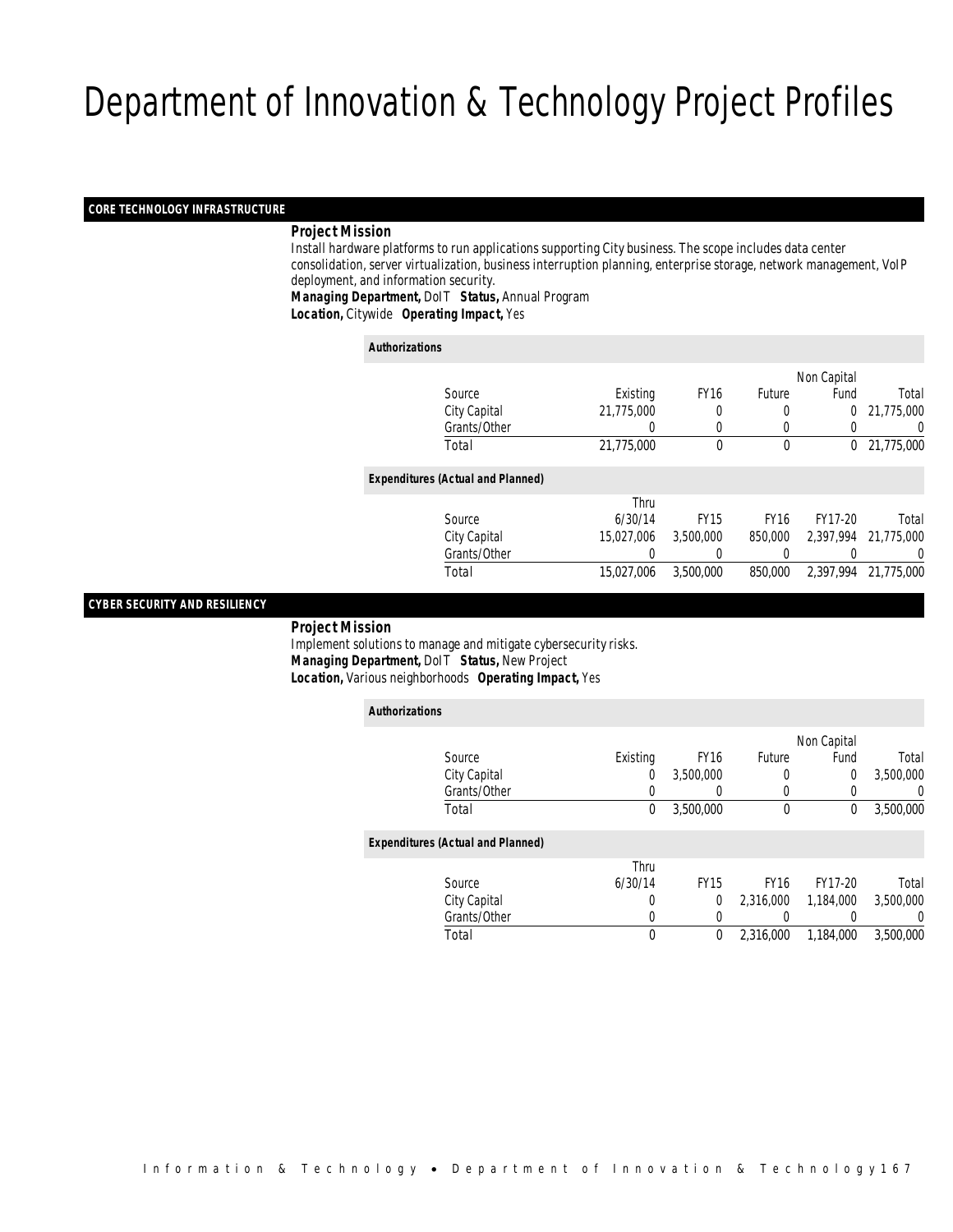## *DATA ANALYTICS*

### *Project Mission*

Invest in data analytic tools, technologies and processes to empower data-driven management. *Managing Department,* DoIT *Status,* New Project*Location,* N/A *Operating Impact,* Yes

| <b>Authorizations</b>                    |              |          |             |             |                |                |
|------------------------------------------|--------------|----------|-------------|-------------|----------------|----------------|
|                                          |              |          |             |             | Non Capital    |                |
| Source                                   |              | Existing | <b>FY16</b> | Future      | Fund           | Total          |
|                                          | City Capital | 0        | 2,340,000   | 0           | $\overline{0}$ | 2,340,000      |
|                                          | Grants/Other | 0        | 0           | 0           | 0              | $\overline{0}$ |
| Total                                    |              | 0        | 2,340,000   | $\mathbf 0$ | 0              | 2,340,000      |
| <b>Expenditures (Actual and Planned)</b> |              |          |             |             |                |                |
|                                          |              | Thru     |             |             |                |                |
| Source                                   |              | 6/30/14  | <b>FY15</b> | <b>FY16</b> | FY17-20        | Total          |
|                                          | City Capital | 0        | 0           | 1.340.000   | 1.000.000      | 2,340,000      |
|                                          | Grants/Other | 0        | 0           |             |                | $\Omega$       |
| Total                                    |              | 0        | 0           | 1.340.000   | 1,000,000      | 2.340.000      |

## *DIGITAL SERVICE DELIVERY AND ENGAGEMENT*

#### *Project Mission*

Implement digital technology solutions that better engage residents with government. Scope includes overhaul to City's website.

*Managing Department,* DoIT *Status,* New Project*Location,* Various neighborhoods *Operating Impact,* Yes

| <b>Authorizations</b>                    |          |                  |             |                |           |
|------------------------------------------|----------|------------------|-------------|----------------|-----------|
|                                          |          |                  |             | Non Capital    |           |
| Source                                   | Existing | FY <sub>16</sub> | Future      | Fund           | Total     |
| City Capital                             | 0        | 3,000,000        | 0           | $\overline{0}$ | 3,000,000 |
| Grants/Other                             | 0        | 0                | 0           | $\Omega$       | 0         |
| Total                                    | 0        | 3,000,000        | 0           | 0              | 3,000,000 |
| <b>Expenditures (Actual and Planned)</b> |          |                  |             |                |           |
|                                          | Thru     |                  |             |                |           |
| Source                                   | 6/30/14  | <b>FY15</b>      | <b>FY16</b> | FY17-20        | Total     |
| City Capital                             | 0        | 0                | 2,000,000   | 1,000,000      | 3,000,000 |
| Grants/Other                             | 0        | 0                |             |                | 0         |
| Total                                    | 0        | 0                | 2,000,000   | 1.000.000      | 3,000,000 |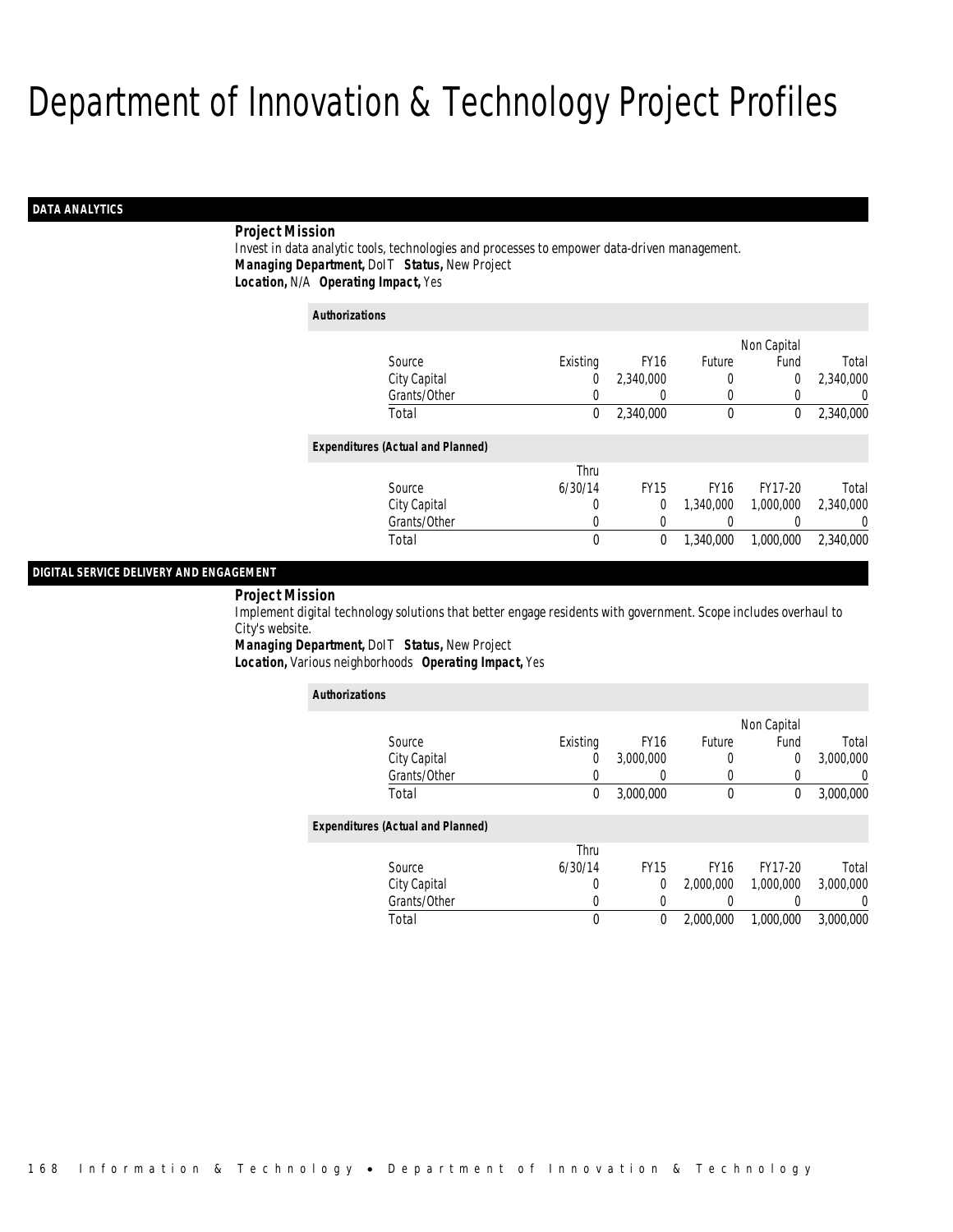## *ENTERPRISE BUSINESS APPLICATIONS*

### *Project Mission*

 Identify and procure enterprise business applications that enhance productivity and improve City business operations.

*Managing Department,* DoIT *Status,* Implementation Underway

*Location,* N/A *Operating Impact,* Yes

*Authorizations*

|                                          |           |                  |               | Non Capital |            |
|------------------------------------------|-----------|------------------|---------------|-------------|------------|
| Source                                   | Existing  | <b>FY16</b>      | <b>Future</b> | Fund        | Total      |
| City Capital                             | 8.295.744 | 4,000,000        | 0             | 0           | 12,295,744 |
| Grants/Other                             | 0         | $\left( \right)$ | $\left($      | 0           | 0          |
| Total                                    | 8,295,744 | 4,000,000        | $\mathbf 0$   | $\Omega$    | 12,295,744 |
| <b>Expenditures (Actual and Planned)</b> |           |                  |               |             |            |
|                                          | Thru      |                  |               |             |            |
| Source                                   | 6/30/14   | <b>FY15</b>      | <b>FY16</b>   | FY17-20     | Total      |
| City Capital                             | 5.186.994 | 1,750,000        | 1,874,000     | 3,484,750   | 12,295,744 |
| Grants/Other                             | 0         |                  |               |             | 0          |
| Total                                    | 5,186,994 | 1,750,000        | 1,874,000     | 3,484,750   | 12,295,744 |
|                                          |           |                  |               |             |            |

## *FIBER NETWORK EXPANSION*

*Project Mission*

 Investment in BoNet infrastructure, including extending the fiber network reach to 100 BPS schools and providing public WiFi opportunities.

*Managing Department,* DoIT *Status,* Implementation Underway*Location,* Various neighborhoods *Operating Impact,* Yes

| <b>Authorizations</b>                    |           |             |             |             |                  |
|------------------------------------------|-----------|-------------|-------------|-------------|------------------|
|                                          |           |             |             | Non Capital |                  |
| Source                                   | Existing  | <b>FY16</b> | Future      | Fund        | Total            |
| City Capital                             | 3.000.000 | 4.000.000   | 3.750.000   | 0           | 10.750.000       |
| Grants/Other                             | 0         | 0           | 0           | 0           | $\left( \right)$ |
| Total                                    | 3,000,000 | 4.000.000   | 3,750,000   | 0           | 10,750,000       |
| <b>Expenditures (Actual and Planned)</b> |           |             |             |             |                  |
|                                          | Thru      |             |             |             |                  |
| Source                                   | 6/30/14   | <b>FY15</b> | <b>FY16</b> | FY17-20     | Total            |
| City Capital                             | 0         | 500,000     | 2.719.200   | 7.530.800   | 10.750.000       |
| Grants/Other                             | 0         |             |             |             | 0                |
| Total                                    | 0         | 500,000     | 2.719.200   | 7.530.800   | 10.750.000       |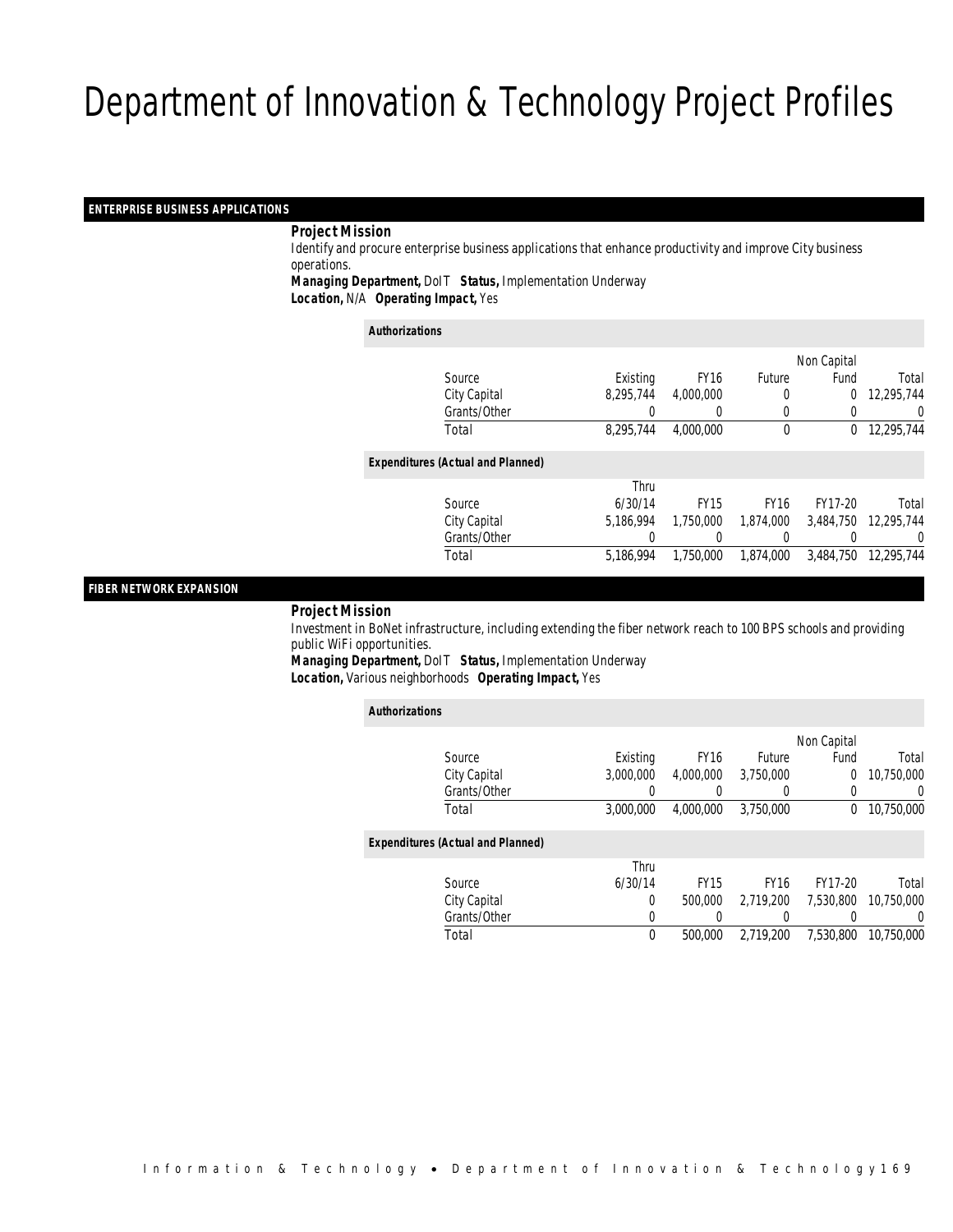#### *HUMAN RESOURCES SYSTEM UPGRADE*

## *Project Mission*

Implement major upgrade to the BAIS Human Capital Management (HCM) application, the City's human resources system.

*Managing Department,* DoIT *Status,* Implementation Underway

*Location,* N/A *Operating Impact,* Yes

| <b>Authorizations</b>                    |            |             |             |                |                |
|------------------------------------------|------------|-------------|-------------|----------------|----------------|
|                                          |            |             |             | Non Capital    |                |
| Source                                   | Existing   | <b>FY16</b> | Future      | Fund           | Total          |
| City Capital                             | 15,000,000 | $\left($    | 0           | $\overline{0}$ | 15,000,000     |
| Grants/Other                             |            | $\Omega$    | 0           |                | $\overline{0}$ |
| Total                                    | 15,000,000 | $\theta$    | 0           | 0              | 15,000,000     |
| <b>Expenditures (Actual and Planned)</b> |            |             |             |                |                |
|                                          | Thru       |             |             |                |                |
| Source                                   | 6/30/14    | <b>FY15</b> | <b>FY16</b> | FY17-20        | Total          |
| City Capital                             | $\Omega$   | 6.000.000   | 6.250.000   | 2.750.000      | 15,000,000     |
| Grants/Other                             | 0          |             |             |                | $\Omega$       |
| Total                                    | 0          | 6.000.000   | 6.250.000   | 2.750.000      | 15,000,000     |

### *MOBILITY SOLUTIONS*

#### *Project Mission*

Develop and implement mobile solutions including mobile versions of the City's asset management and permit and inspection systems, as well as the creation of a common mobile platform for existing and future mobile investments. *Managing Department,* DoIT *Status,* Implementation Underway*Location,* N/A *Operating Impact,* No

| <b>Authorizations</b>                    |           |             |             |             |           |
|------------------------------------------|-----------|-------------|-------------|-------------|-----------|
|                                          |           |             |             | Non Capital |           |
| Source                                   | Existing  | <b>FY16</b> | Future      | Fund        | Total     |
| City Capital                             | 1.100.000 | 300,000     | 0           | 0           | 1,400,000 |
| Grants/Other                             | 0         | 0           | 0           | $\left($    | $\Omega$  |
| Total                                    | 1,100,000 | 300,000     | $\mathbf 0$ | $\mathbf 0$ | 1,400,000 |
| <b>Expenditures (Actual and Planned)</b> |           |             |             |             |           |
|                                          | Thru      |             |             |             |           |
| Source                                   | 6/30/14   | <b>FY15</b> | <b>FY16</b> | FY17-20     | Total     |
| City Capital                             | 193.869   | 170,000     | 500,000     | 536.131     | 1,400,000 |
| Grants/Other                             | 0         |             | 0           |             | $\Omega$  |
| Total                                    | 193.869   | 170,000     | 500,000     | 536,131     | 1.400.000 |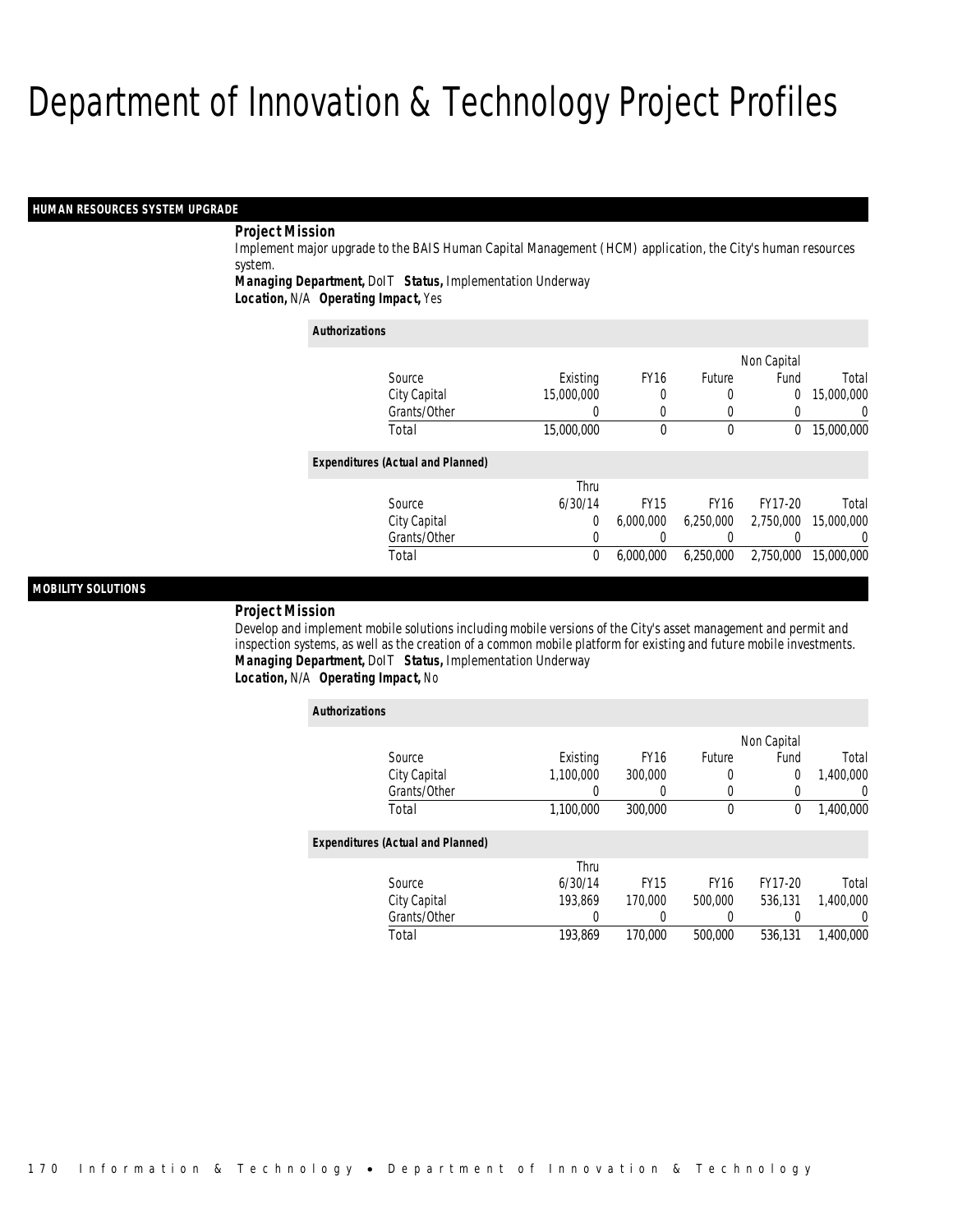## *PUBLIC SAFETY SYSTEMS IMPLEMENTATION*

#### *Project Mission*

 Implementation of various public safety initiatives, including mobile technology, improving interoperability between existing data systems, increasing GPS capabilities and migrating public safety agency radio communications to narrow banded frequencies.

*Managing Department,* DoIT *Status,* Implementation Underway*Location,* Citywide *Operating Impact,* Yes

| <b>Authorizations</b> |                                          |                  |             |             |                |            |
|-----------------------|------------------------------------------|------------------|-------------|-------------|----------------|------------|
|                       |                                          |                  |             |             | Non Capital    |            |
|                       | Source                                   | Existing         | <b>FY16</b> | Future      | Fund           | Total      |
|                       | City Capital                             | 13,700,000       | 0           |             | $\overline{0}$ | 13,700,000 |
|                       | Grants/Other                             | $\left( \right)$ | 0           | $\left($    | 0              | 0          |
|                       | Total                                    | 13,700,000       | $\theta$    | $\mathbf 0$ | $\Omega$       | 13,700,000 |
|                       | <b>Expenditures (Actual and Planned)</b> |                  |             |             |                |            |
|                       |                                          | Thru             |             |             |                |            |
|                       | Source                                   | 6/30/14          | <b>FY15</b> | <b>FY16</b> | FY17-20        | Total      |
|                       | City Capital                             | 9.196.282        | 1.100.000   | 300,000     | 3.103.718      | 13,700,000 |
|                       | Grants/Other                             | 0                |             | $\left($    |                | 0          |
|                       | Total                                    | 9.196.282        | 1.100.000   | 300,000     | 3.103.718      | 13,700,000 |
|                       |                                          |                  |             |             |                |            |

#### *TAX BILLING AND COLLECTING SYSTEM*

*Project Mission*

 Replace the City's property tax billing and collecting system with a new enterprise solution. *Managing Department,* DoIT *Status,* Implementation Underway*Location,* N/A *Operating Impact,* Yes

| <b>Authorizations</b>                    |           |             |             |             |                  |
|------------------------------------------|-----------|-------------|-------------|-------------|------------------|
|                                          |           |             |             | Non Capital |                  |
| Source                                   | Existing  | <b>FY16</b> | Future      | Fund        | Total            |
| City Capital                             | 3.000.000 | 0           | 0           | 0           | 3,000,000        |
| Grants/Other                             | 0         | $\Omega$    | 0           |             | $\left( \right)$ |
| Total                                    | 3,000,000 | 0           | $\mathbf 0$ | 0           | 3,000,000        |
| <b>Expenditures (Actual and Planned)</b> |           |             |             |             |                  |
|                                          | Thru      |             |             |             |                  |
| Source                                   | 6/30/14   | <b>FY15</b> | <b>FY16</b> | FY17-20     | Total            |
| City Capital                             | 1.187.069 | 1,000,000   | 300,000     | 512.931     | 3,000,000        |
| Grants/Other                             | 0         |             | 0           |             | $\overline{0}$   |
| Total                                    | 1.187.069 | 1.000.000   | 300,000     | 512.931     | 3,000,000        |